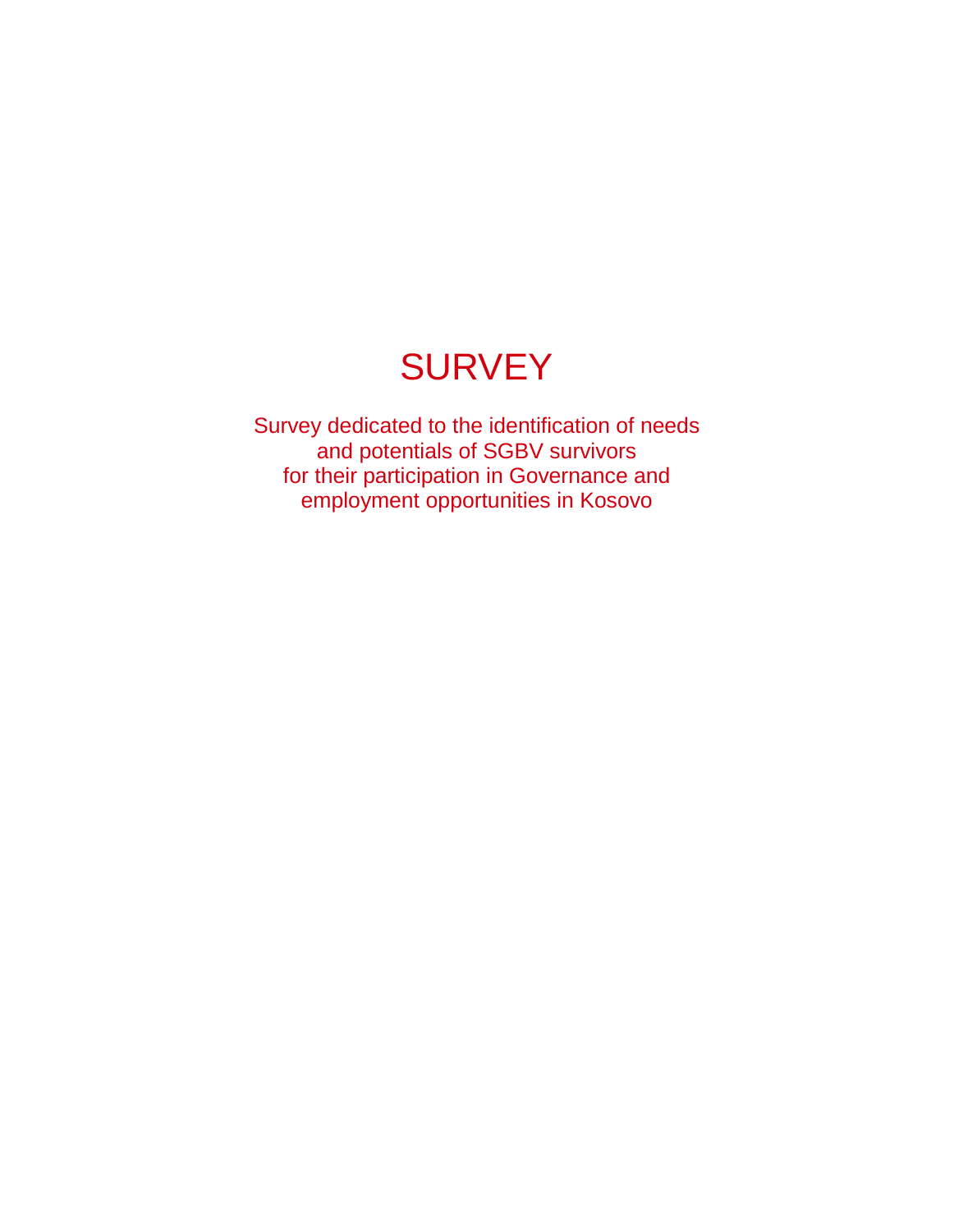# FINDINGS REPORT:

Survey dedicated to the identification of needs and potentials of SGBV survivors for their participation in Governance and employment opportunities in Kosovo

May 2017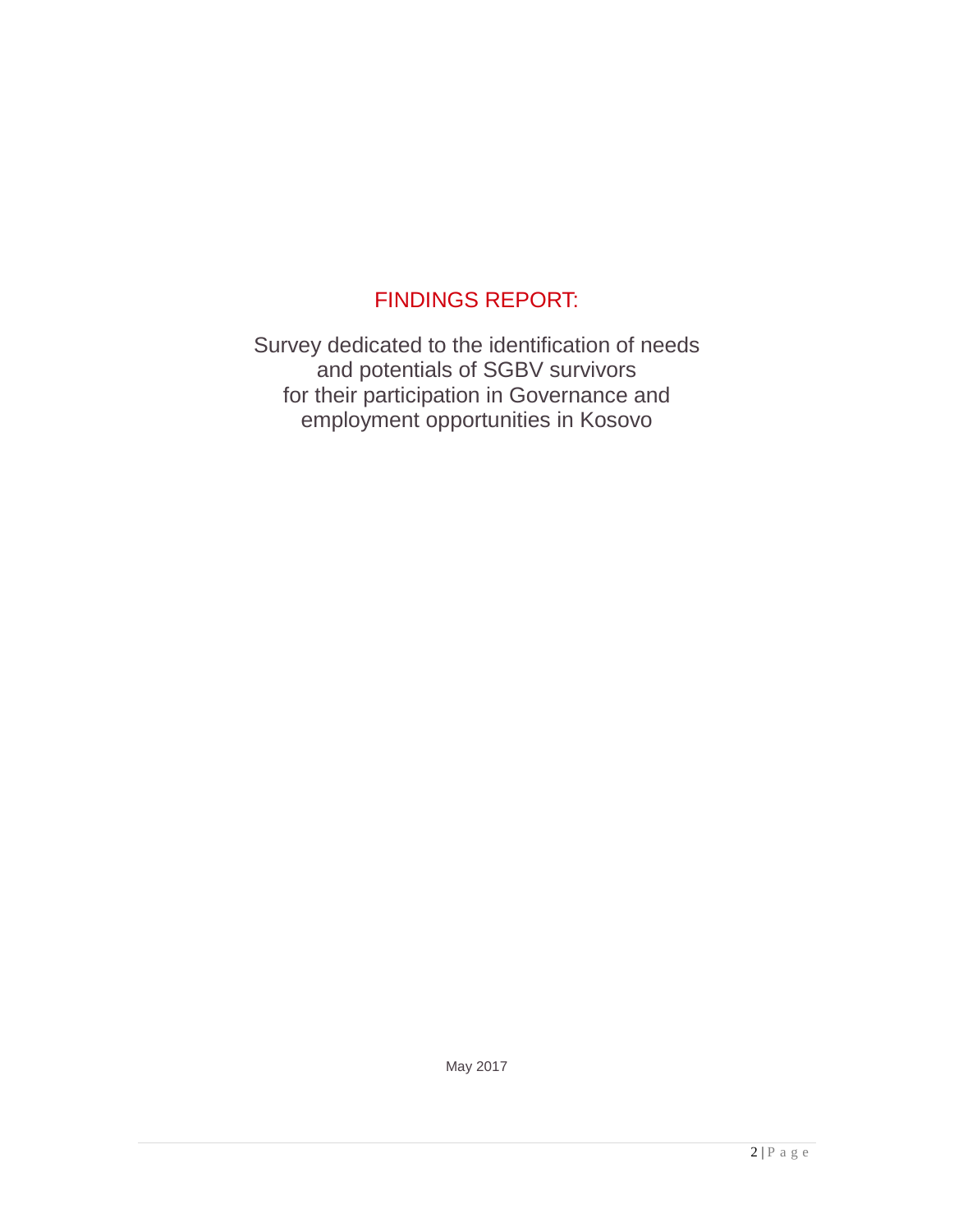"This survey was made possible by the Engagement for Equality (E4E) Program, funded by the United States Agency for International Development - USAID and implemented by Advocacy Training and Resource Center-ATRC. The contents are the responsibility of Center for Promotion of Healthy Family, Kosovo Rehabilitation Center for Torture Victims, and Center for the Promotion of Women's Rights and do not necessarily reflects the views of Advocacy Training and Resource Center, United States Agency for International Development or the United States Government."





© All publication rights are reserved by CPHF, KRCT, and CPWR. Intellectual property rights are protected by the Law on Copyright and Related Rights.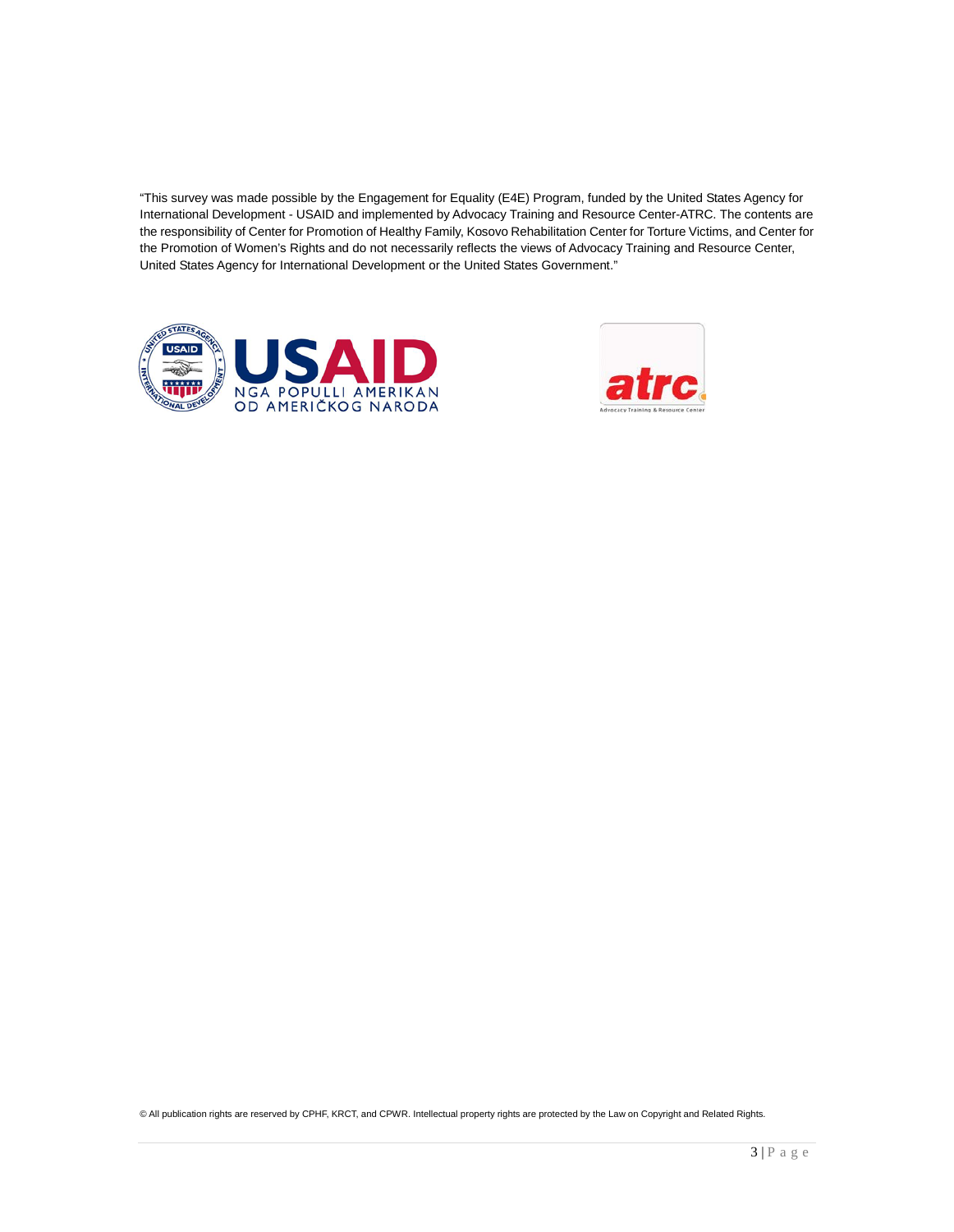#### Authors:

Centre for Promotion of Healthy Family Kosovo Rehabilitation Center for Torture Victims Centre for the Promotion of Women's Rights

Survey dedicated to the identification of needs and potentials of SGBV survivors for their participation in Governance and employment opportunities in Kosovo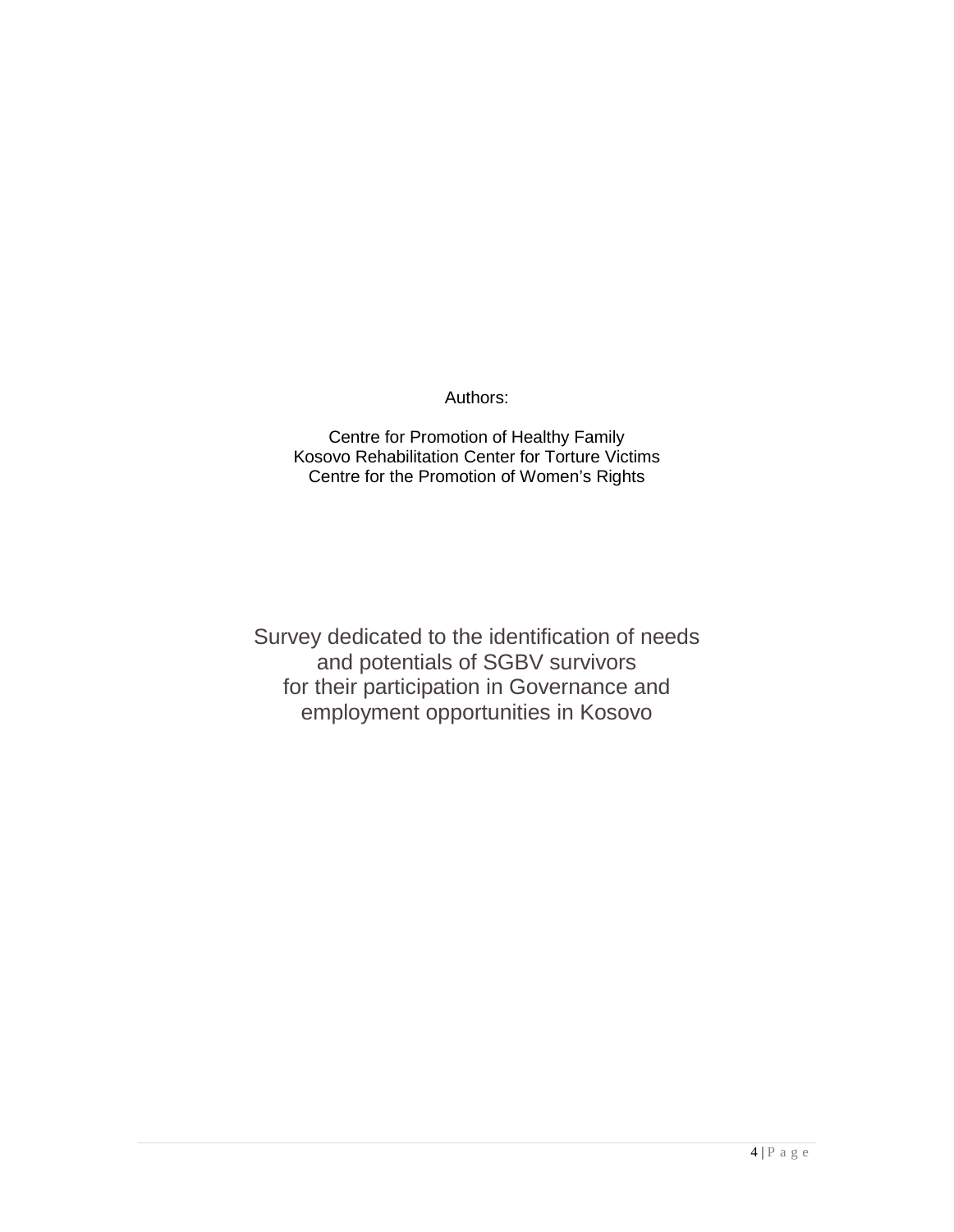# Table of Contents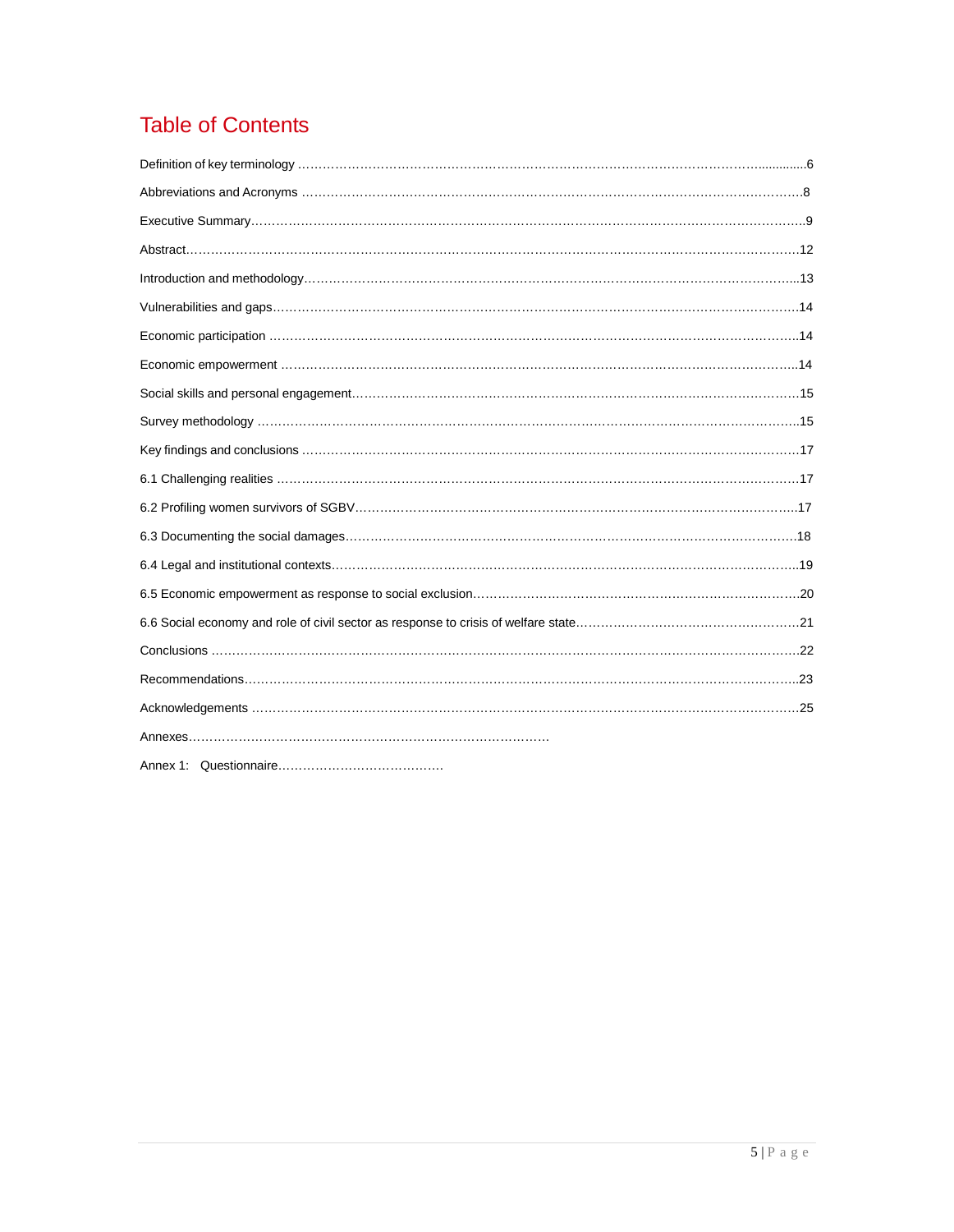## Definition of key terminology

 $\overline{a}$ 

While there is no single agreed understanding of the key terminology, social integration, social inclusion, social cohesion and social participation, the following definitions are used in this survey.

- Empowerment- *is grounded in the belief that women SGBV violence should have access to information, education, and other necessary social and economic support to make informed decisions that best reflect their interests and needs. Rather than to deal with their status, the empowerment approach uses knowledge dissemination, training and counseling to create a set of services that victims control, such as post-victimization assistance and risk minimization. This approach can also be extended to communities, allowing them to take action collaboratively to address specific inclusive interventions.*
- Economic Empowerment- *Economic empowerment is the capacity of women and men to participate in, contribute to and benefit from growth processes in ways which recognize the value of their contributions, respect their dignity and make it possible to negotiate a fairer distribution of the benefits of growth*
- Social Inclusion- *is interpreted as a process by which efforts are made to ensure equal opportunities for all, regardless of their background, so that they can achieve their full potential in life. It is a multi-dimensional process aimed at creating conditions which enable full and active participation of every member of the society in all aspects of life, including civic, social, economic, and political activities, as well as participation in decision- making processes[1](#page-5-0)*
- Social Integration- *is interpreted as a dynamic and principled process of promoting the values, relations and institutions that enable all people to participate in social, economic, cultural and political life on the basis of equality of rights, equity and dignity. In a way – building communities and societies that are based on the promotion and protection of all human rights, as well as respect for and value of dignity of each individual, diversity, pluralism, tolerance, non-discrimination, non-violence, equality of opportunity, solidarity, security, and participation of all people, including disadvantaged and vulnerable groups and persons[2](#page-5-1) .*

Social empowerment is understood as the process of developing a sense of autonomy and self-confidence, and acting individually and

<span id="page-5-1"></span><span id="page-5-0"></span><sup>1</sup> White Paper "Kosovo Social Inclusion Challenges" <u>http://www.kuvendikosoves.org/common/docs/kosovo-social.pdf</u><br><sup>2</sup> Integrated guidelines for the economic and employment policies of the Member States , Guideline 10: Promo inclusion and combating poverty; page 22;<http://ec.europa.eu/eu2020/pdf/Brochure%20Integrated%20Guidelines.pdf> last accessed December, 2016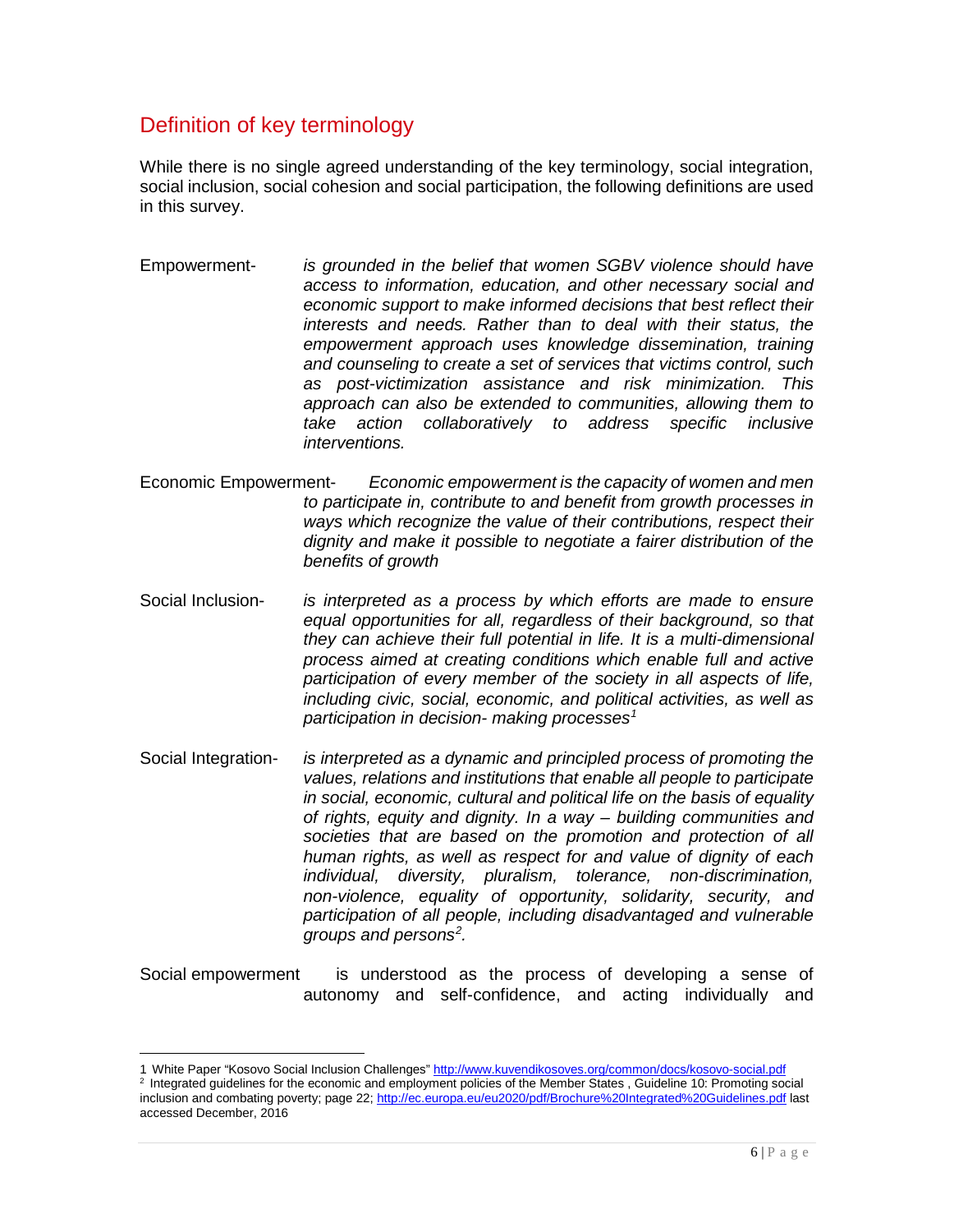collectively to change social relationships and the institutions and discourses that exclude poor people and keep them in poverty.

- Social Exclusion- *is understood as the condition (barriers and process) that impede social inclusion. Social exclusion is a process through which individuals or groups are wholly or partially excluded from fully participating in all aspects of life of the society, in which they live, on the grounds of their social identities, such as age, gender, race, ethnicity, culture or language, and/or physical, economic, social disadvantages. Social exclusion may mean the lack of voice, lack of recognition, or lack of capacity for active participation. It may also mean exclusion from decent work, assets, land, opportunities, access to social services and/or political representation*.
- Social Cohesion- *refers to the elements that bring and hold people together in society. In a socially cohesive society all individuals and groups have a sense of belonging, participation, inclusion, recognition and legitimacy.*
- Social Participation- *is understood as the act of engaging in society's activities. It refers to the possibility to influence decisions and have access to decision-making processes. Social participation creates mutual trust among individuals, which forms the basis for shared responsibilities towards the community and society.*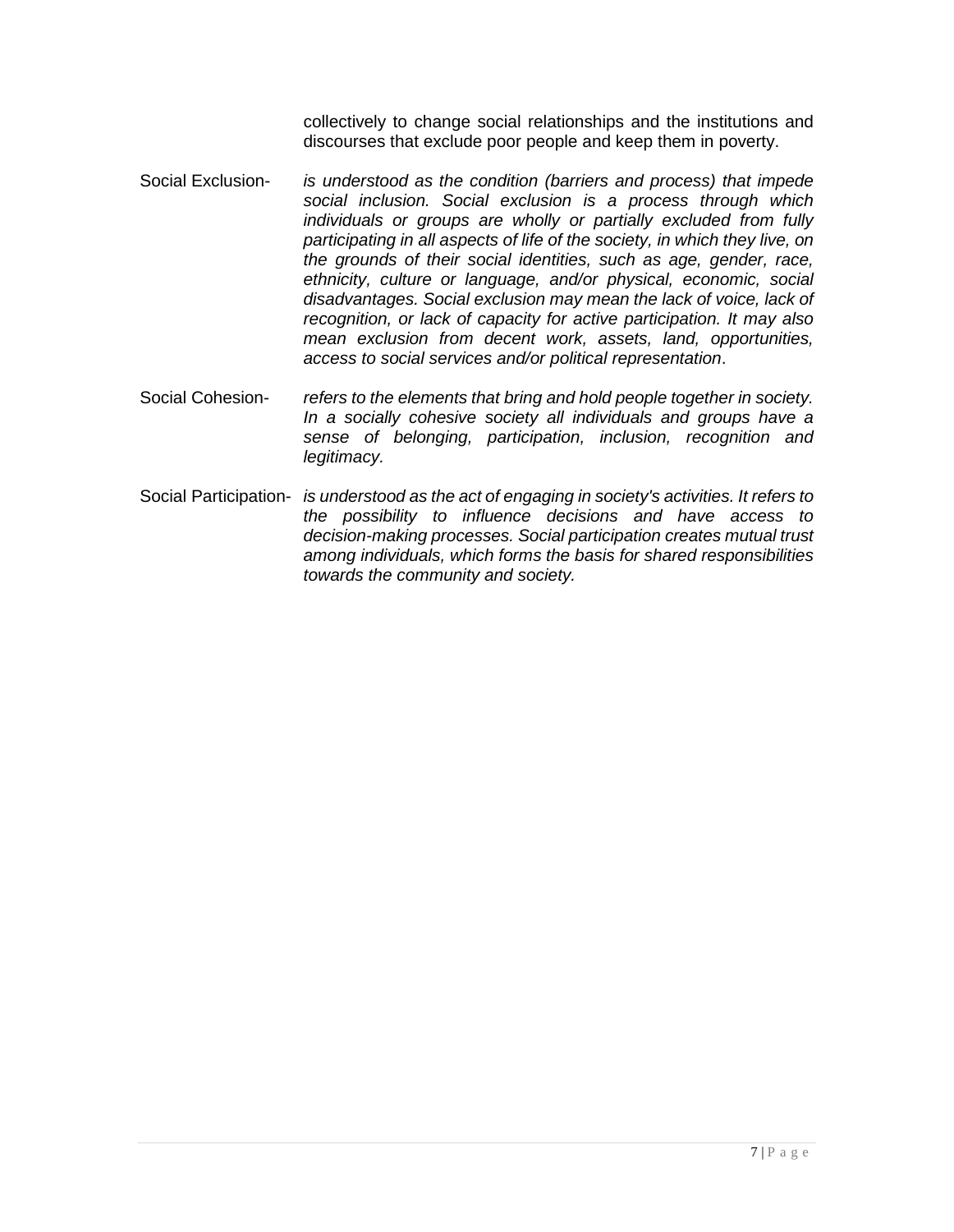## Abbreviations and Acronyms

- ATRC Advocacy Training and Resource Center
- CPHF Centre the Promotion of Healthy Families
- CPWR Centre for the Promotion of Women's Rights
- KRCT Kosova Rehabilitation Center for Torture Victims
- SDG Sustainable Development Goals
- SGBV Sexual and Gender based violence
- UNDP United Nations Development Programs
- USAID United States Agency for International Development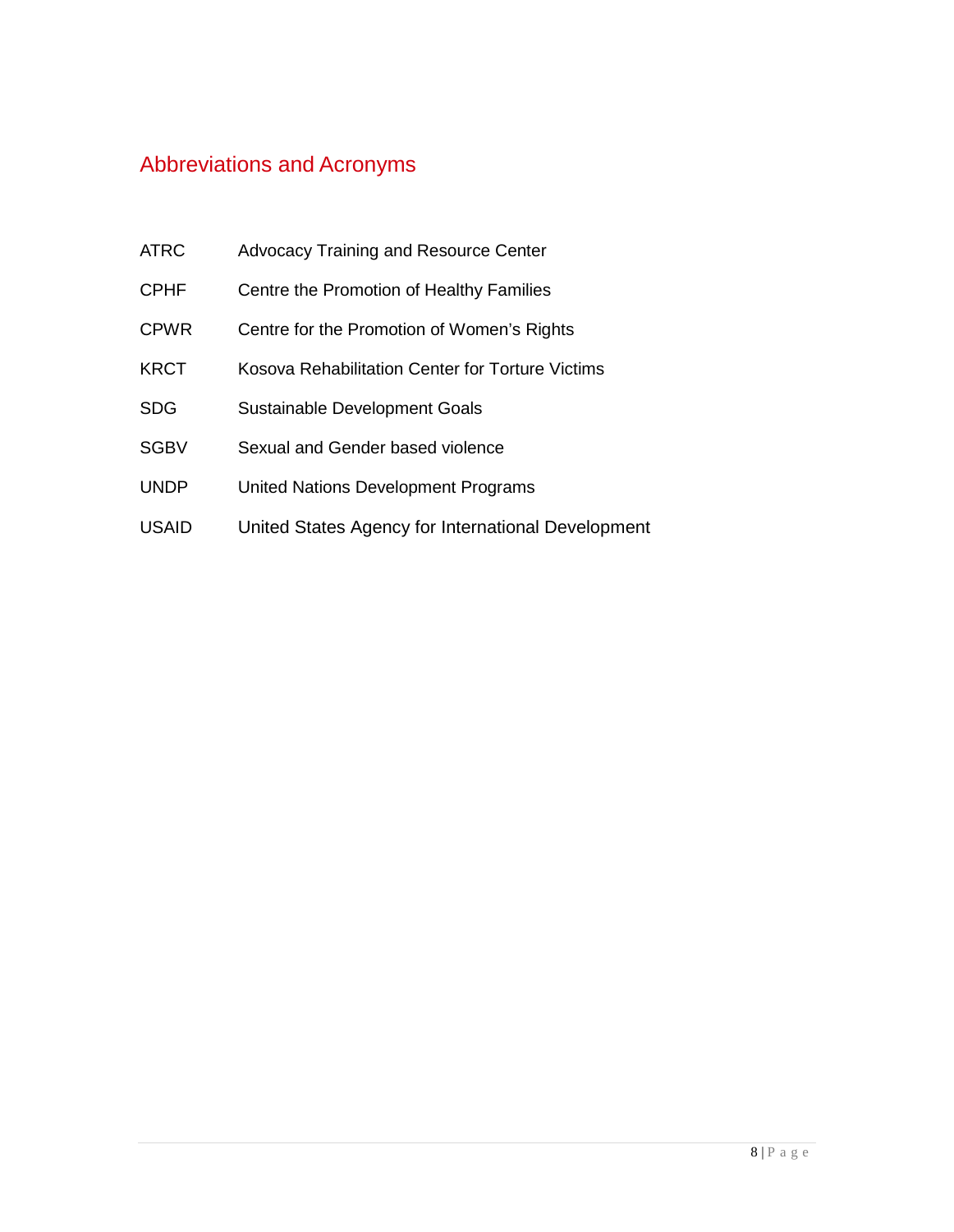#### Executive Summary

Women's economic empowerment is a prerequisite for sustainable development and pro-poor growth. Achieving women's economic empowerment should require sound public policies, a holistic approach and long-term commitment and gender-specific perspectives must be integrated at the design stage of policy and programming. Economic empowerment increases women's access to economic resources and opportunities including jobs, financial services, property and other productive assets, skills development and market information.

The case of Kosovo illustrates the essential role women play in establishing a stable post- conflict environment and how important becomes to build a gendered human security. The today's realities show the need for more support regarding economic and financial independency of women SGBV and marginalized minorities, their needs for more education and [self]employment supported at all levels. The level of stigma, and positive discrimination have constantly raised the issue of economic empowerment as an issue of human rights and rule of law. Considering the important role that women play in the family and their unrecognized role in their communities, the need for more community- oriented interventions remain a priority for future interventions.

In order to evaluate the current development trends and the underrepresented role of women SGBV survivors and other marginalized and underrepresented women, such as RAE communities, the Center for the Promotion of Healthy families, in partnership with Kosovo Rehabilitation Centre for Torture Victims and the Centre for the Promotion of Women's Rights undertook a survey to the phenomena. The survey on Economic Empowerment and social inclusion of SGBV in Kosovo is the result of the research work planned to be implemented and to orient the interventions which has followed the implementation of a 12-months project dedicated to promote women/ survivors of sexual violence in governance and their economy through improved policy, representation, employment, education, and participation in Kosovo, an initiative supported by ATRC/USAID.

This survey analyzes the information collected during the program implementation, through interviews, meetings, local activities and focus groups dedicated to women victims of sexual violence (non)identified individuals in need for services, and their respective families which suffer in silence. Hence, the survey aims to identify the most vulnerable target groups who are more prone to social exclusion such as RAE communities/ representatives and map all interventions done by different actors contributing to the economic empowerment and social inclusion of the identified vulnerable groups. In addition the survey gives recommendations with respect to the situation of those population categories assumed to be among most vulnerable, identifying the main factors underlying their socio-economic position, education, status of health and [dis]abilities, gender, etc.

Despite achievements in the implementation of the decentralization, the Kosovo's model of the social protection is widely affected by financial constraints, a growing number of socially excluded (elderly and war veterans, persons with disabilities, persons with post traumatic stress disorder, long-term unemployed persons, women and girls in rural areas,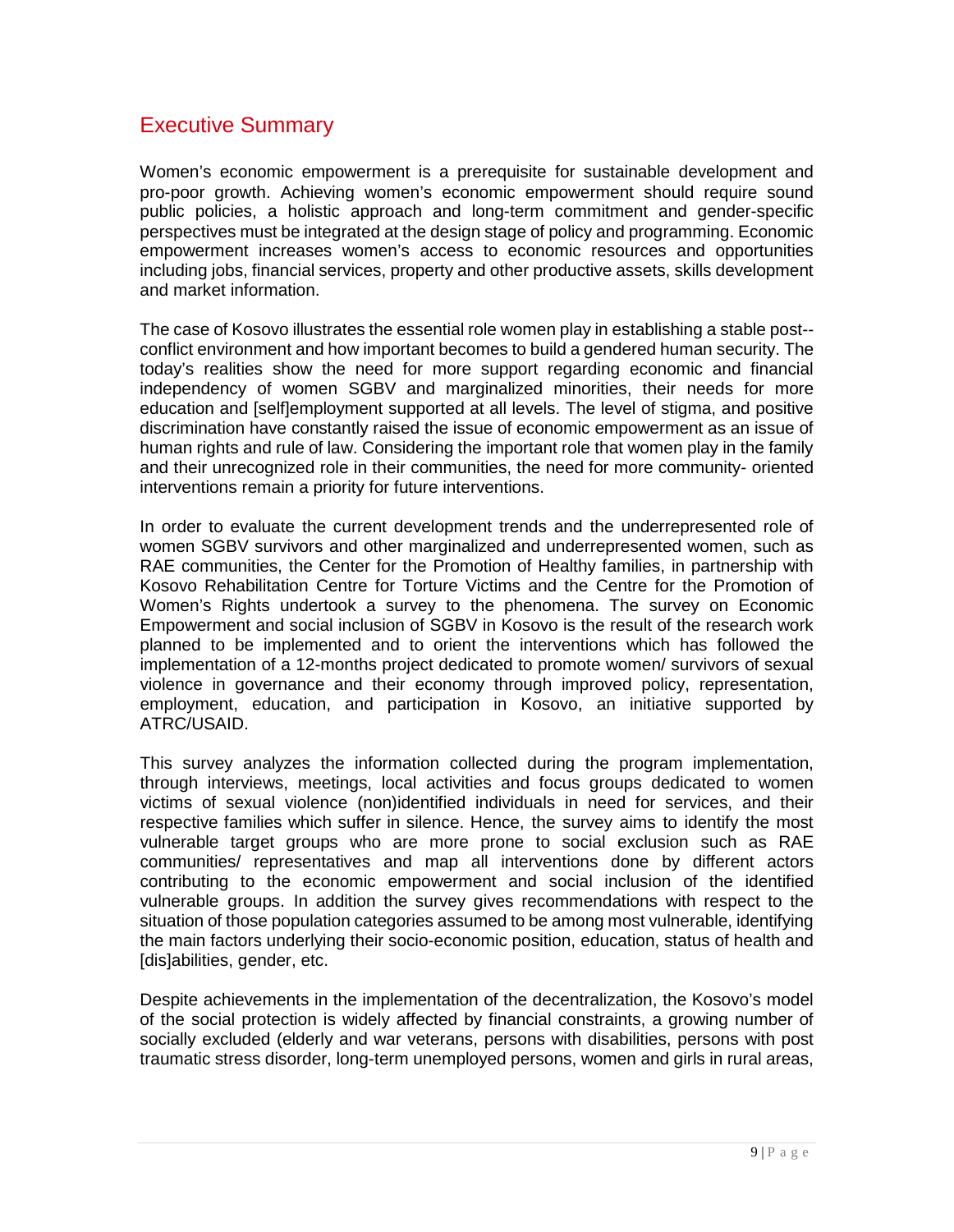children as part of poor families, Roma, Ashkali and Egyptian (RAE) communities, etc)<sup>[3](#page-9-0)</sup>, while the scheme is widely dependant on the contributions from the employed population.

The basic social assistance scheme is designed to distinguish between those capable of, and not capable of, work, and those with or without dependent children<sup>[4](#page-9-1)</sup>, hence playing proxy to both unemployment benefits and child benefits; it is followed with the pensions scheme and the disability allowance scheme; while, specific legal framework is applied to women SGBV where acknowledging their status as war victims

Information about the observed groups was obtained by focus group discussions and interviews with two following targeted groups. The first group included 40 women who suffered the war, survived sexual and gender based violence and war atrocities, lost their family relatives in the region of the Glogovac/ Drenas when stigma and prejudices towards over 250 women survivors of sexual and gender-violence impede their integration in society

The second target group included RAE community in Gjilan/Gnjilane municipality because the issue represents a complex reality of 300 people, where women and girls are more exposed to Sexual and Gender-based Violence, forced (early marriage), physical violence, psychological abuse, denial of resources/ opportunities/ services and so on.

The Survey results of both groups show that although there is a trend to link the economic problems and lack of women's representation at all levels with poverty, yet the cases examined and human stories shared reflect more profound issues which correlate in socio-cultural or ideological considerations and impacts. In either aspects, we can say that economic empowerment could be beneficial for these categories of women as it (a) increases women's household bargaining power and ability to rebuild a life for herself and her children; (b) women learn skills that help them negotiate household gender power relations, or; (c) at the community level, it contributes to shifts in attitudes, gender relations of power and a reduction of the acceptance or impunity surrounding cases of SGBV.

On the other hand, the "unjustified" financial income for women SGBV, remain a present threat for further marginalization, isolation and fear. Presently, survivors of war-related sexual violence have limited space to be heard or to contribute to the important processes being undertaken on their behalf. Miscommunication or delayed communications and complicated legal and administrative language have also resulted in survivors being unaware of their opportunities for social and economic benefits, education and professional orientation, causing further anxiety and discontent. Access to structures and programs that may be able to assist their rehabilitation and reintegration remains difficult. In this context, the issue of Return of the displaced Kosovo Roma families and reintegration of repatriated Kosovo Roma persons still presents a serious challenge. It is worth mentioning that since 1999, the Gjilan MOCR has registered 374 Kosovo Roma returnees who were assisted through different return programs, mainly funded by different international organisations. The Ministry for Communities and Returns as well as the municipal authorities have financed construction of houses on the allocated land by municipality. Another damaging aspect that affects the return process of the Kosovo Roma is the fact

 $\overline{a}$ 

<sup>3</sup> UNDP Report on Social Inclusion, 2010

<span id="page-9-1"></span><span id="page-9-0"></span><sup>4</sup> Law on Social Assistance in 2003 (Law 2003/13): Category I recipients are those families where no one is capable of work, and/or where the only adult capable of work is looking after an incapable person over 65, and which has no income and no more than half a hectare of land. Category II recipients include households where any member capable of work is registered as unemployed, and which has a child under 5 years of age or provides fulltime care to an orphan.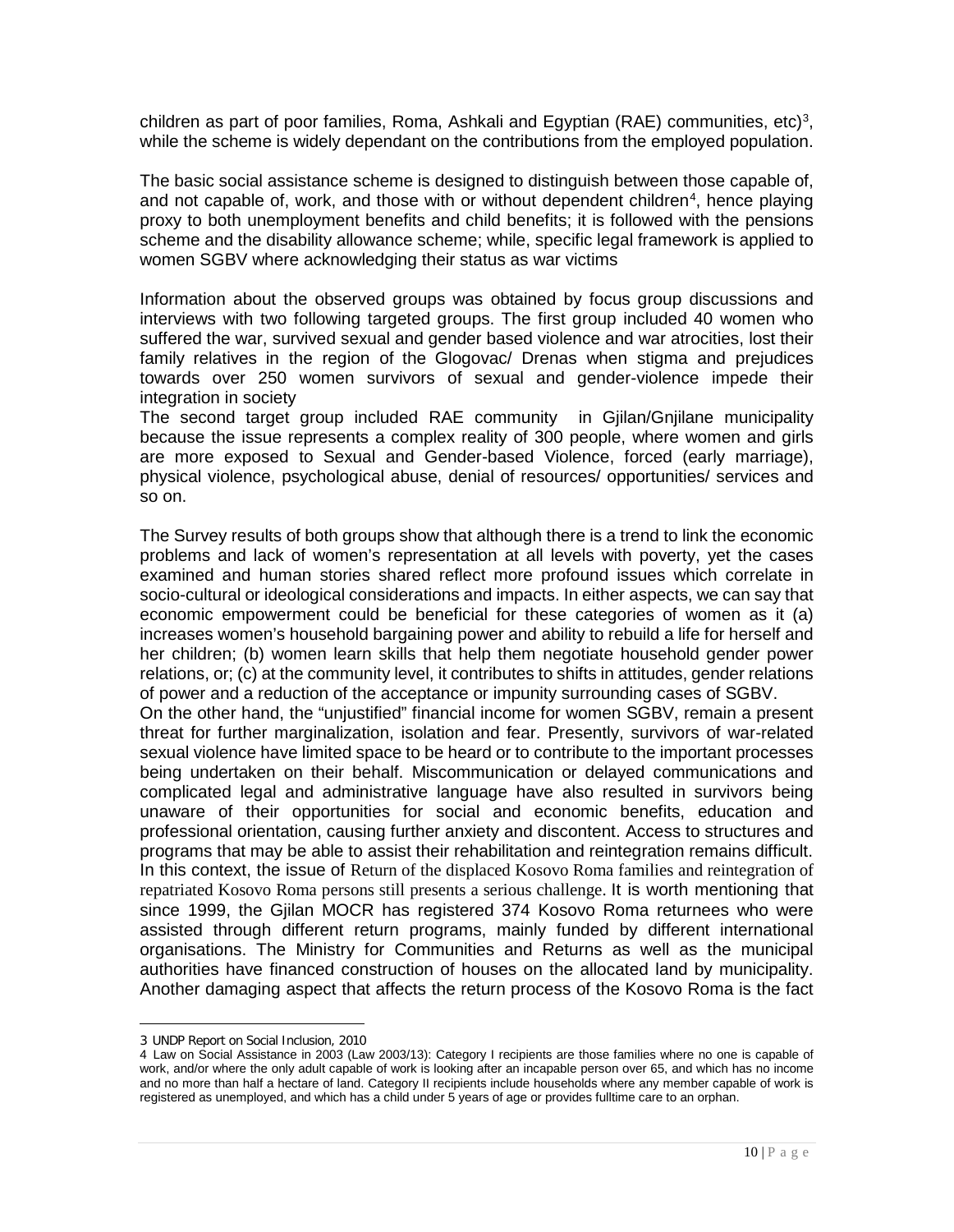that most of the Kosovo Roma properties in Gjilan are damaged and/or illegally occupied. This aspect is crucial in maintaining a normal life as property presents basis for sequential problems related to marriages, violence loss of integrity etc.

There is a repeated need for more exchange/ communication between survivors and their families with local authorities, in order for them to listen to survivors on the challenges they face in accessing and maximizing access to social services and other benefits related to their status.

A series of specific recommendations to properly address the women's economic empowerment are described further in the study.

Broadly, the recommendations are focusing towards holistic and context- approach towards the social and economic reintegration of survivors through integrating existing programs and success stories as part of a National Strategy for women' economic empowerment and development of an action plan tailored to Kosovo' Regions' priorities and communities; ensure survivors' access and participation in the design of future programs that can better assist them to rebuild their lives; continue to educate communities about sexual violence and highlight the link between past abuses and ongoing violations.

Beyond providing economic resources and technical skills training, this holistic approach could be helpful to provide women with women-only spaces that encourage the formation of social networks (where they can discuss challenges, share advice, and learn about local services).

Lastly, education and awareness-raising components should involve young generations and possibly male partners of female beneficiaries – either alone or together with women – in order to reduce the resistance and backlash that could result. Working with men should focus on encouraging less biased gender attitudes, norms, and beliefs, promoting women's rights, facilitating mutual respect and open communication, and generating common understanding about the benefits of women's economic empowerment and the harms of past abuses and ongoing violence.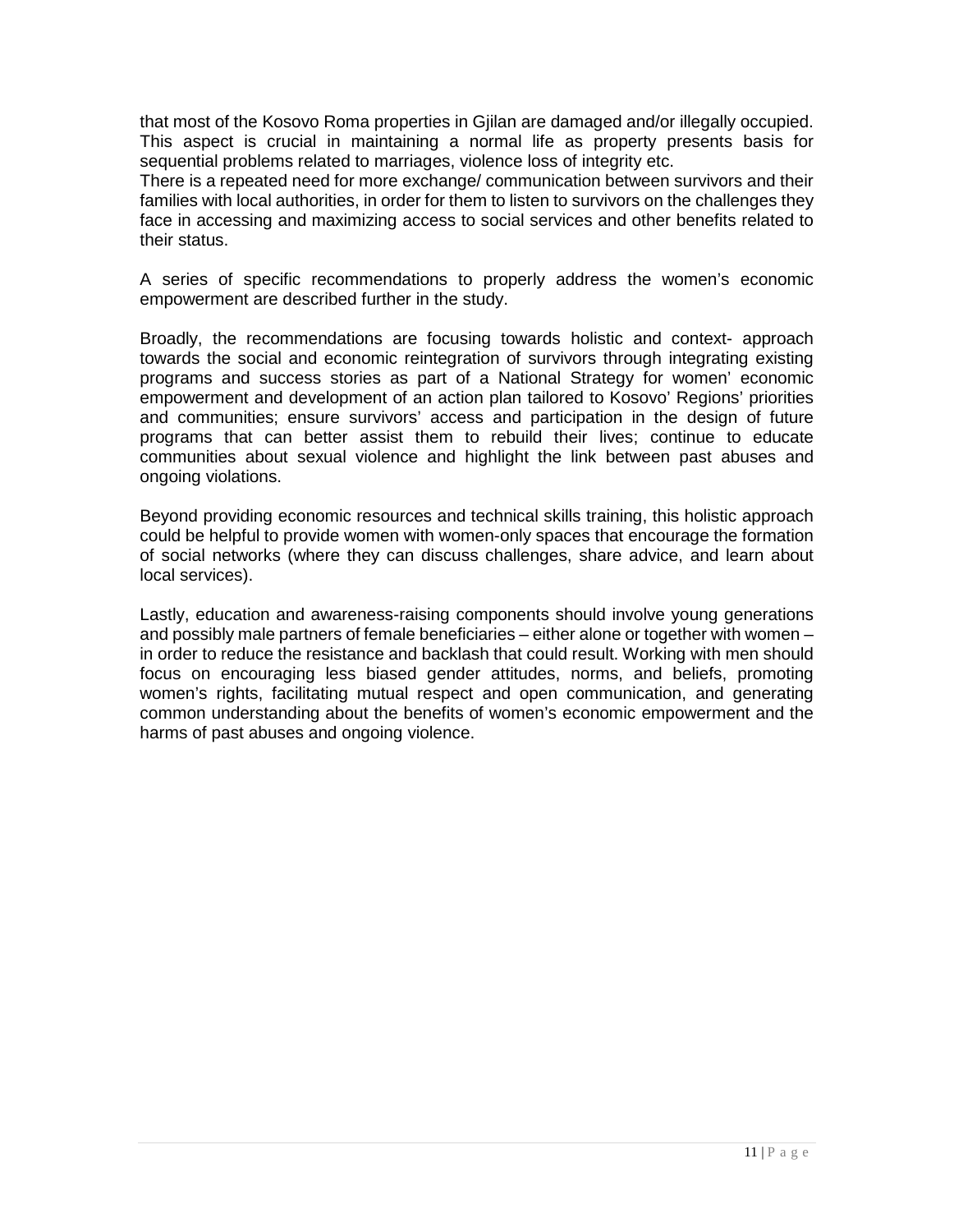#### Abstract

The survey "dedicated to the identification of needs and potentials of SGBV survivors for their participation in Governance and employment opportunities in Kosovo" is the result of the research work planned to be implemented and to orient the interventions which has followed the implementation of a 12-months project dedicated to promote women/ survivors of sexual violence in governance and the economy through improved policy, representation, employment, education, and participation in Kosovo, an initiative supported by ATRC/USAID, implemented by the Center for the Promotion of Healthy families, in partnership with Kosovo Rehabilitation Centre for Torture Victims (KRCT) and the Centre for the Promotion of Women's Rights.

This Survey addresses two main research questions. The first examines how and to what extent women in Kosovo have survived the war and post-war difficulties through both formal and informal means (*information should include data and cases of war atrocities/ survivals, which should have been entitled to benefit the social, economic and moral integration, reparation and compensation for all losses*). The second assesses the role women SGBV may play in the implementation of equal empowerment and furthermore, in the Kosovo's economic reconstruction and development. By understanding their participation in the development sector and the labor market, this survey gives recommendations with respect to the situation of those population categories assumed to be among most vulnerable, identifying the main factors underlying their socio-economic position, education, status of health and [dis]abilities, gender, etc.

CPHF, Kosovo has been previously partnering with KRCT in performing the national campaign "Hear my voice", jointly implementing activities dedicated to the access to social services and rehabilitation for women/victims of sexual violence. The CPHF, Kosovo expertise has contributed to developing standards of social inclusion and rehabilitation for women and families who suffered during the Kosovo war; helping them overcome the day-to-day trauma.

KRCT represents a non-governmental organization that operates since 1999 and offers its services to around 18 000 people. Since its establishment, KRCT operates with various partners to meet its program objectives and provides services in the field of Rehabilitation, Research & Documentation and in the field of Human Rights & Advocacy.

The Centre for the Promotion of Women's Rights represents a local organization which works in the Drenas region with the women survivors of the SGBV.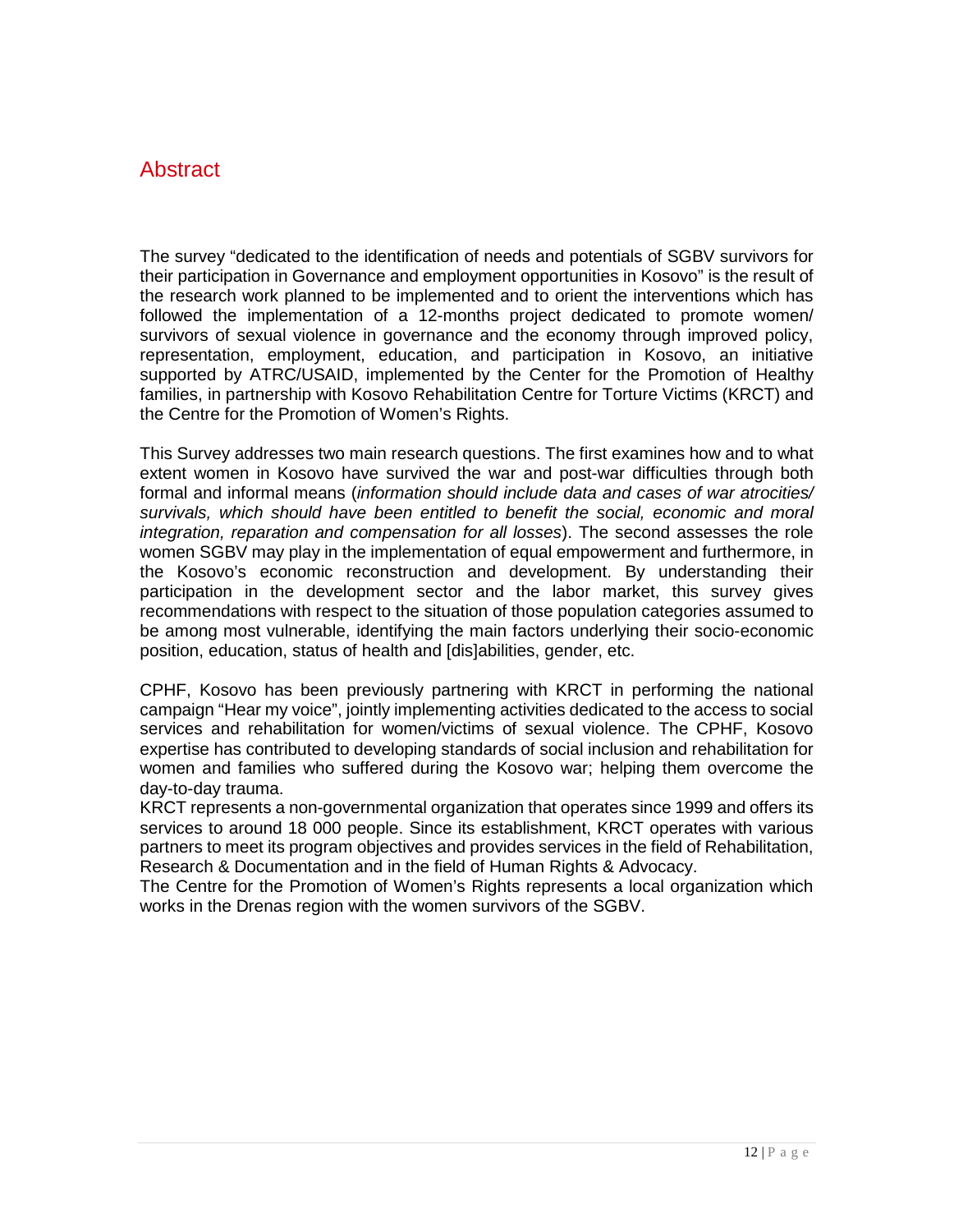#### Introduction and Methodology

In the post-conflict environment of continued interethnic tension and unstable economic conditions, women have emerged as a social group suffering war related crimes (rape, beating, killings) and other human rights violations. The aftermath brought considerable number of undocumented stories, broken families, and destroyed and conflictual communities, which put into serious challenges the sporadic initiatives aimed at dealing with war atrocities and the past.

Raised loud by civil society organizations, such discussion on war-related atrocities and sexual violence and rape as war instrument was embraced by various levels of the government and the President of the Republic through establishment of the national Counsel for the protection of the war victims. Advocacy campaigns focused on conflict-related sexual violence, starting particularly after 2012, have served to break the previously deafening silence on SGVB and women as civilian war victims. Lobbying efforts to amend the legislation recognizing and providing benefits to KLA martyrs, veterans and civilian victims (deceased, missing and injured)<sup>[5](#page-12-0)</sup>, in order to also include victims of conflict-related sexual violence, began in 2012. In 2014, an amendment drafted by the Parliament to recognize and to provide benefits to survivors of war-related sexual violence was passed<sup>[6](#page-12-1)</sup>. A draft regulation dedicated to implementation of the legislative amendment to recognize and provide benefits to survivors passed in December 2015, providing the basis for the establishment of a Commission to verify the status of victims and survivors of conflict-related sexual violence, and to ensure the distribution of the benefits provided by law[7](#page-12-2) .

In such context of legal framework ad multi-agency response, one might think that the real concerns were addressed and already addressed; while the current situation of the women as war victims remains in stagnation: no clear and understandable rights to be implemented, no clear defined mechanisms and most importantly, no local approach to empowerment of such categories to break their isolation.

In order to evaluate the current development trends and the underrepresented role of women SGBV survivors, the Center for the Promotion of Healthy families, in partnership with Kosovo Rehabilitation Centre for Torture Victims and the Centre for the Promotion of Women's Rights undertook a survey to the phenomena. This survey analyzes the information collected during the program implementation, through interviews, meetings, local activities and focus groups dedicated to women victims of sexual violence (non)identified individuals in need for services, and their respective families which suffer in silence. Hence, the survey aims to identify the most vulnerable target groups who are more prone to social exclusion such as RAE communities/ representatives and map all interventions done by different actors contributing to the economic empowerment and social inclusion of the identified vulnerable groups.

<span id="page-12-1"></span>6 Law no. 04/L-172 On Amending and Supplementing the Law no. 04/L-054 On the Status and the Rights of the Martyrs, Invalids, Veterans, Members of Kosovo Liberation Army, Civilian Victims of War and their Families, of 20 March 2014

<span id="page-12-0"></span> $\overline{a}$ 5 Law no. 04/L-054 On the Status and the Rights of the Martyrs, Invalids, Veterans, Members of Kosovo Liberation Army, Civilian Victims of War and their Families, of 8 December 2011 Kosovo,

<span id="page-12-2"></span><sup>7</sup> Regulation no. 22/2015 On Defining the Procedures for Recognition and Verification of the Status of Sexual Violence Victims During the Kosovo Liberation War, of 2 February 2016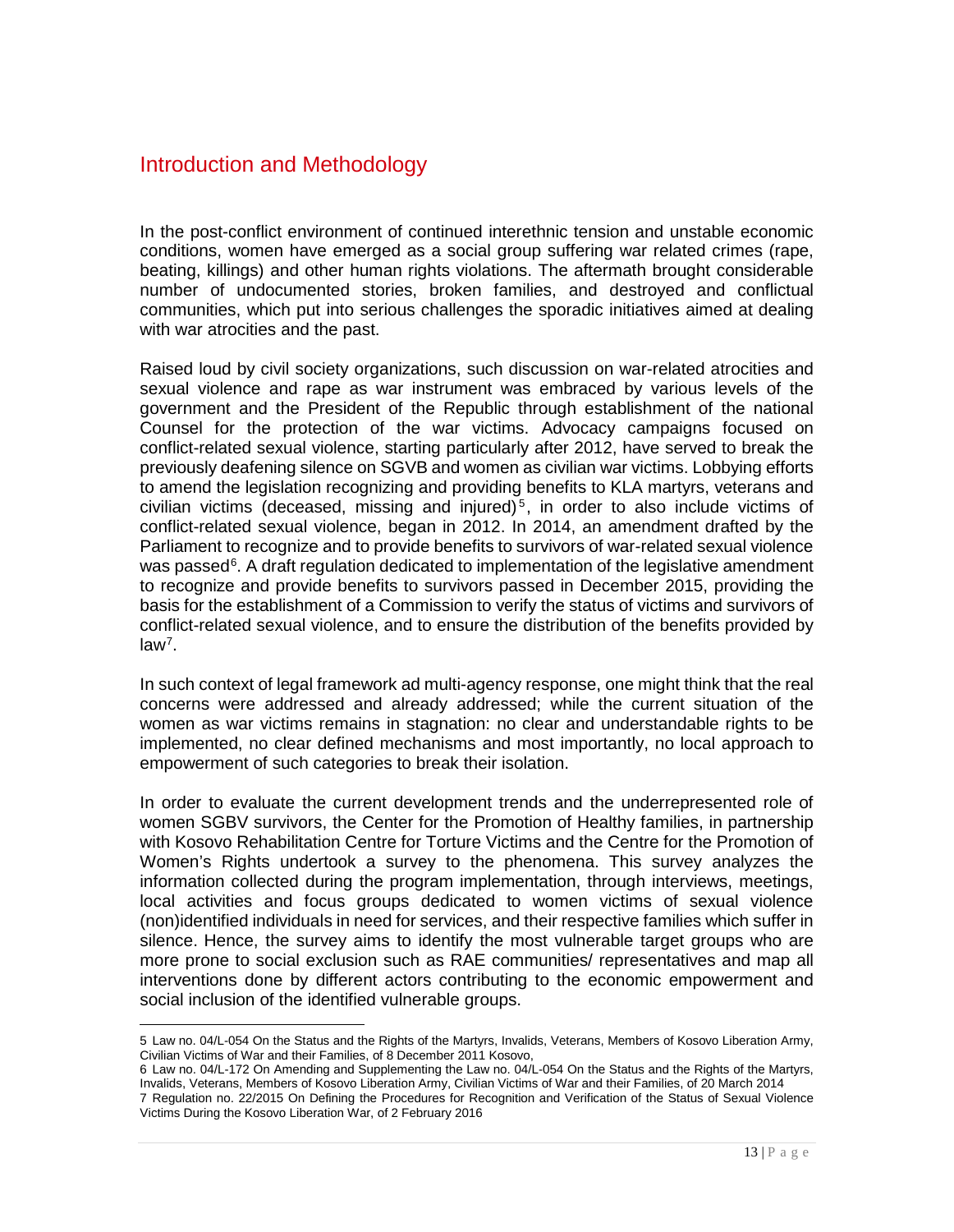## 1. Vulnerabilities and Gaps

Because women in Kosovo only reluctantly spoke of sexual violence, it is widely believed that the cases documented in selected reports represent only a fraction of the incidents of sexual violence that occurred, as they were felt self-isolated, socially excluded and in an unequal opportunity for employment and integration. Stigma and discrimination accompanied those few rare cases where women dared to challenge the judiciary and court, creating more conflicts rather than sound solutions. Discriminatory approaches were shown regarding women SGBV, abandoned from their families accompanied by small children and without housing or employment opportunities. These victims used to live in such humiliating environments. No better situation was identified for marginalized and underrepresented monitory women, such as the *RAE community*. This group is mostly affected by forced (early) marriages followed by multiple gender based violence incidents such as physical, sexual and psychological abuse as well as denial of access to educational opportunities and other public services.

Their poor level of education and technical skills along with cultural and social prejudices have maintained initial isolation and restricted access to economic empowerment. Both target groups in this region remain in highly difficult socio-economic situation and emphasize the need for access to productive inputs, training and employment to compensate them for the material damages and loss of earnings.

## 2. Economic Participation

Such innovative concept provides the opportunity for the women to consolidate their position as human rights holders and as economically independent households. Data show that the current situation of the interviewed women lack basic education, and/or experience and their articulated needs lack their life emergencies for support.

The economic efficiency argument<sup>[8](#page-13-0)</sup> uses quantitative evidence, and. it asserts that women's participation contributes to development because women are more likely to reinvest in the community and help lift families out of poverty. Including women, on the other hand, leads to higher living standards, increased productivity, and greater social cohesion. [9](#page-13-1)

## 3. Economic empowerment

 $\overline{a}$ 

Economic empowerment is thought to allow poor people to think beyond immediate daily survival. For example, it enables households to make their own decisions around making investments in health and education, and taking risks in order to increase their income. There is also some evidence that economic empowerment can strengthen vulnerable groups' participation in the decision-making. The evidence also suggests that economic power is often easily 'converted' into increased social status or decision-making power.

<span id="page-13-0"></span><sup>8</sup> Naoko Otobe, Employment and Labor Market Policies Branch, "Resource Guide on Gender Issues in Employment and Labour Market Policies: Working Towards Women's Economic Empowerment and Gender Equality," (Geneva: International Labour Organization, 2014), 1

<span id="page-13-1"></span><sup>9</sup> The International Bank for Reconstruction, Engendering Development: Through Gender Equality in Rights, Resources, and Voice (New York: Oxford University, 2001), 10-11.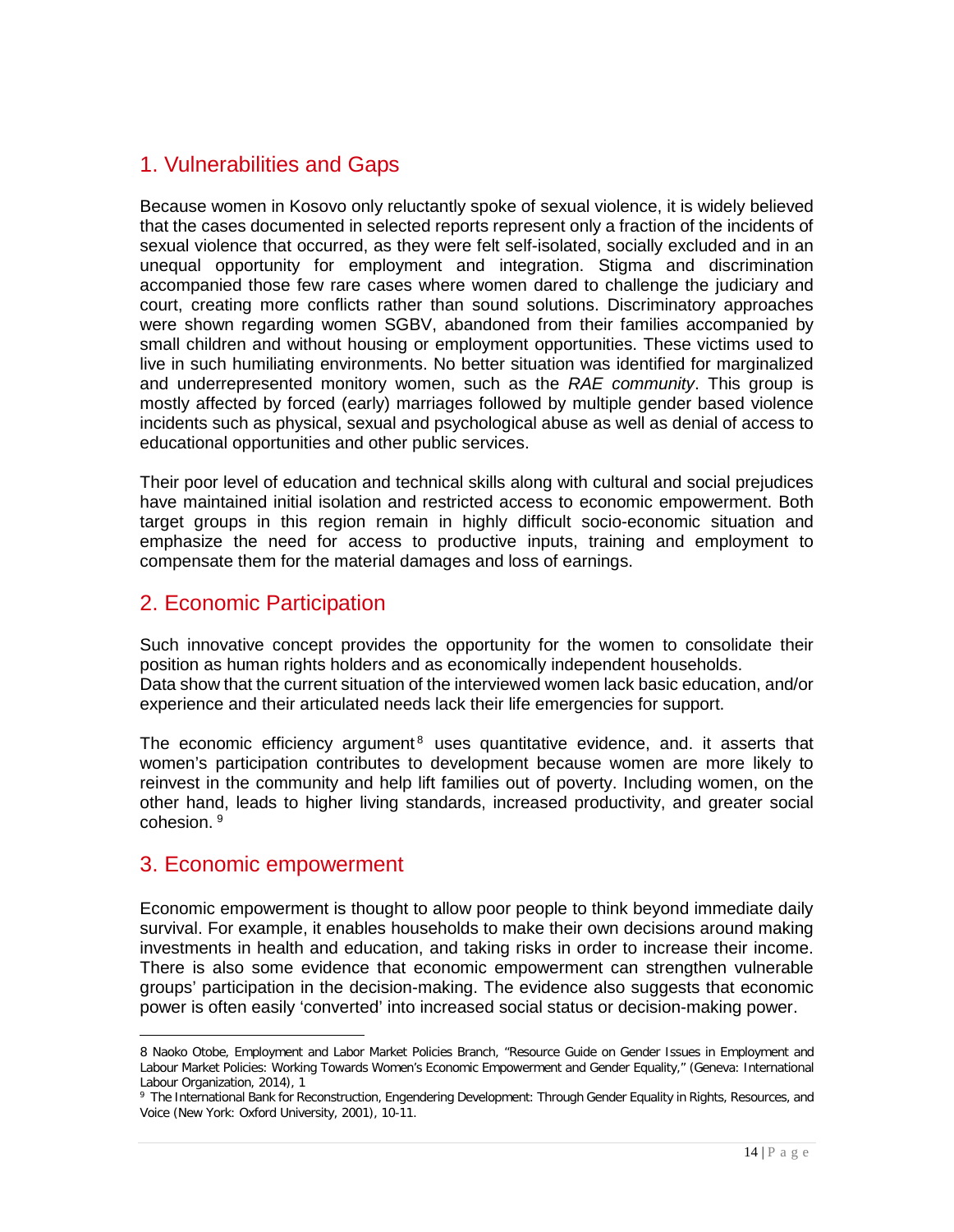In the Kosovo context, the economic empowerment of women might be interpreted as an opportunity to address gender inequality; the needs for technical and skill support; property rights and transformative forms of social protection.

#### 4. Social skills and personal engagement

The approach in which social and personal skills becomes quite evident where women SGBV are able to hold others to account, have no fear of their identity, hold a level of representation and a voice; have overcome their self-exclusion and have built their ability to imagine and aspire to a better future.

Women's involvement in the local community mechanisms can contribute to social empowerment by improving their skills, knowledge and self-perception. Vulnerable groups, such as the very poor, women and marginalized communities can often lack the skills and confidence to engage in community decision-making. It may therefore be important to support mechanisms designed to specifically target marginalized groups in order to ensure that they can participate. It is argued that participation in local associations can empower poor people to engage in public politics and collective action.

To fully promote such approach, the survey promotes the creation of incentive partnerships between the public-private sector, NGOs and communities that are based on mutual respect and shared values. Civil society have shown that they can fill a variety of roles as Kosovo's economic and political institutions mature, from serving as a watchdog to giving input on policy to providing social services. Services need to be delivered to the population at large and to the poor and vulnerable in particular, with gender equity as a common goal. Successful partnership will greatly increase the absorption and implementation capacity generally.

## 5. Survey methodology

This Survey addresses two main research questions. The first examines how and to what extent women in Kosovo have survived the war and post-war difficulties through both formal and informal means (*based on data and cases of war atrocities/ survivals, which should have been entitled to benefit the social, economic and moral integration, reparation and compensation for all losses*). The second assesses the role women SGBV may play in the implementation of equal empowerment and furthermore, in the Kosovo's economic reconstruction and development. By understanding their participation in the labor market, this survey highlights how women SGBV can both create and benefit from existing social and economic opportunities, how their participation can contribute at various spheres to Kosovo's economic growth, and what challenges remain.

The survey tents to provide a qualitative examination of the current situation of the women through the collection and analysis of 40 semi-structured interviews, following indicators as: situation of those categories of women assumed to be among most vulnerable individuals, main factors underlying their socio-economic position, education, status of health and [dis]abilities etc in two specific regions of Kosovo. The interviews are collected based on the women's ability to articulate the needs and difficulties.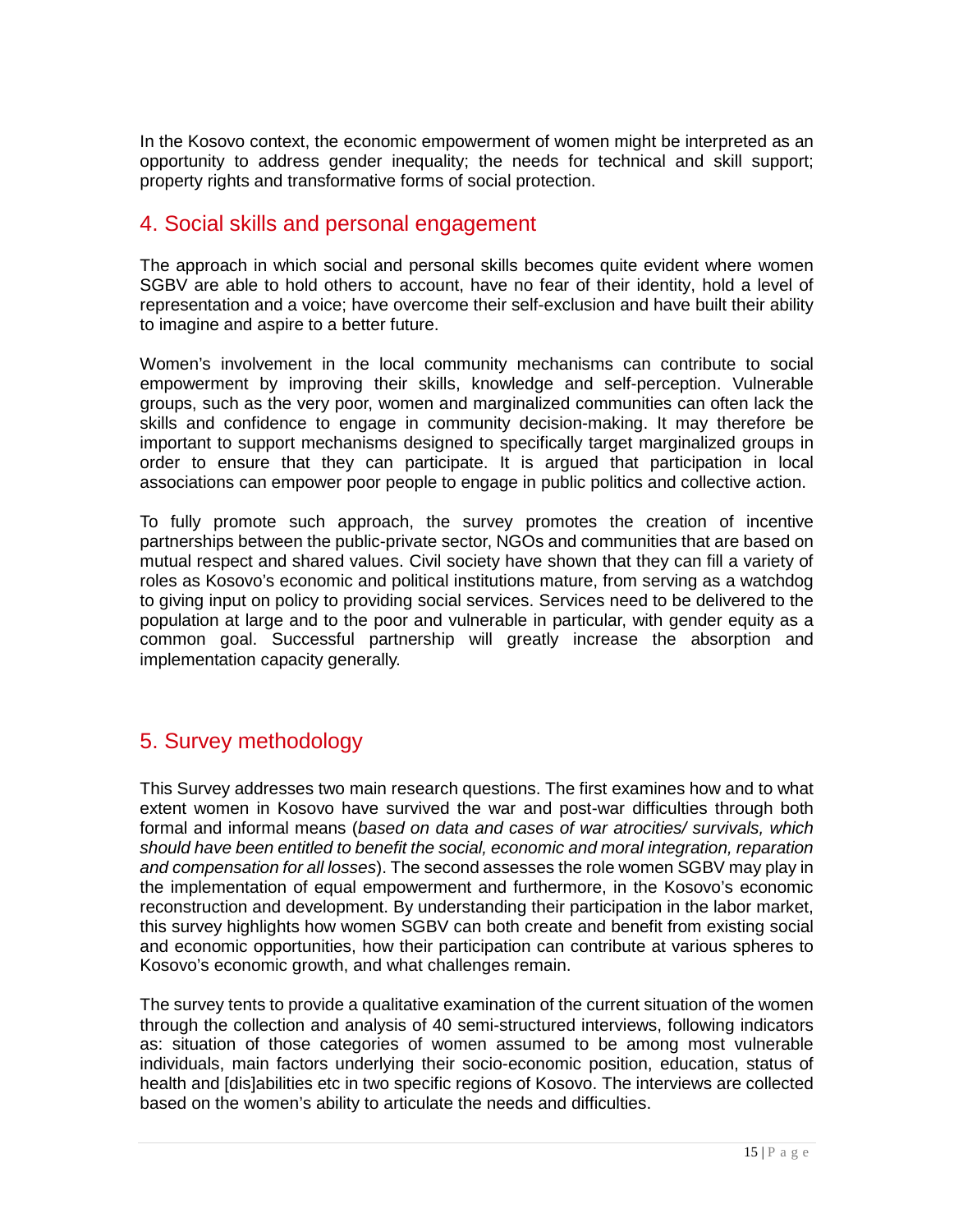The process of respondents was made possible by joint cooperation of the Implementing partners. Also, the venue selected for the interviews in full respect of principle "Do no harm". 40 Women were selected from training, meetings in Drenas/Gologovac; stories which were shared by women who suffered the war, survived sexual and gender based violence and war atrocities, lost their family relatives. Special attention was paid to women and girls of RAE community in Gjilan/Gnjilane, exposed to SGBV and discrimination. By excluding men, some nuance with respect to cultural attitudes about gender roles and equality is lost. Therefore, this survey does not accomplish a gender analysis of economic participation; rather, it more narrowly examines only the role that this special category of women/survivors may play in actively engaged in the social and economic spheres of Kosovo

The semi-structured interviews were conducted in the premises of the Center for Promotion of Woman Rights in Drenas/Gllogovce, in a manner meant to strike a balance between consistency and flexibility of the gathered information. Two questionnaires –one for each research question –are tailored for each meeting based on the background, experience, and knowledge of the individual being interviewed. The questions are designed to maximize neutrality and gather as much specific information related to the research question as possible. During the interviews, the women were granted flexibility to elaborate beyond the formal questions, as this create a more collegial and conducive environment for the purposes of the qualitative research. All interviewees voluntarily participated and gave consent for accuracy and completeness.

As the confidentiality of survivors remains a key concern, details that could identify individual survivors or areas in which self-identified survivors may reside have been excluded from the data collection process.

The Survey findings remain a collegial process of review of existing legal literature and policy documents (strategies) and independent experts' considerations. The overall process of data collection and analysis (qualitative and quantitative) on the impact of the war in the lives of women and their families was consulted with field experts and facilitators from CPFH, KRCT and Drenas Women's Centres, namely the people who actually treat individuals from observed groups, executives who are responsible for the well-functioning of functionality of social services, and economic schemes)<sup>[10](#page-15-0)</sup>

<span id="page-15-0"></span> $\overline{a}$ <sup>10</sup> See Annex 1: Questionnaire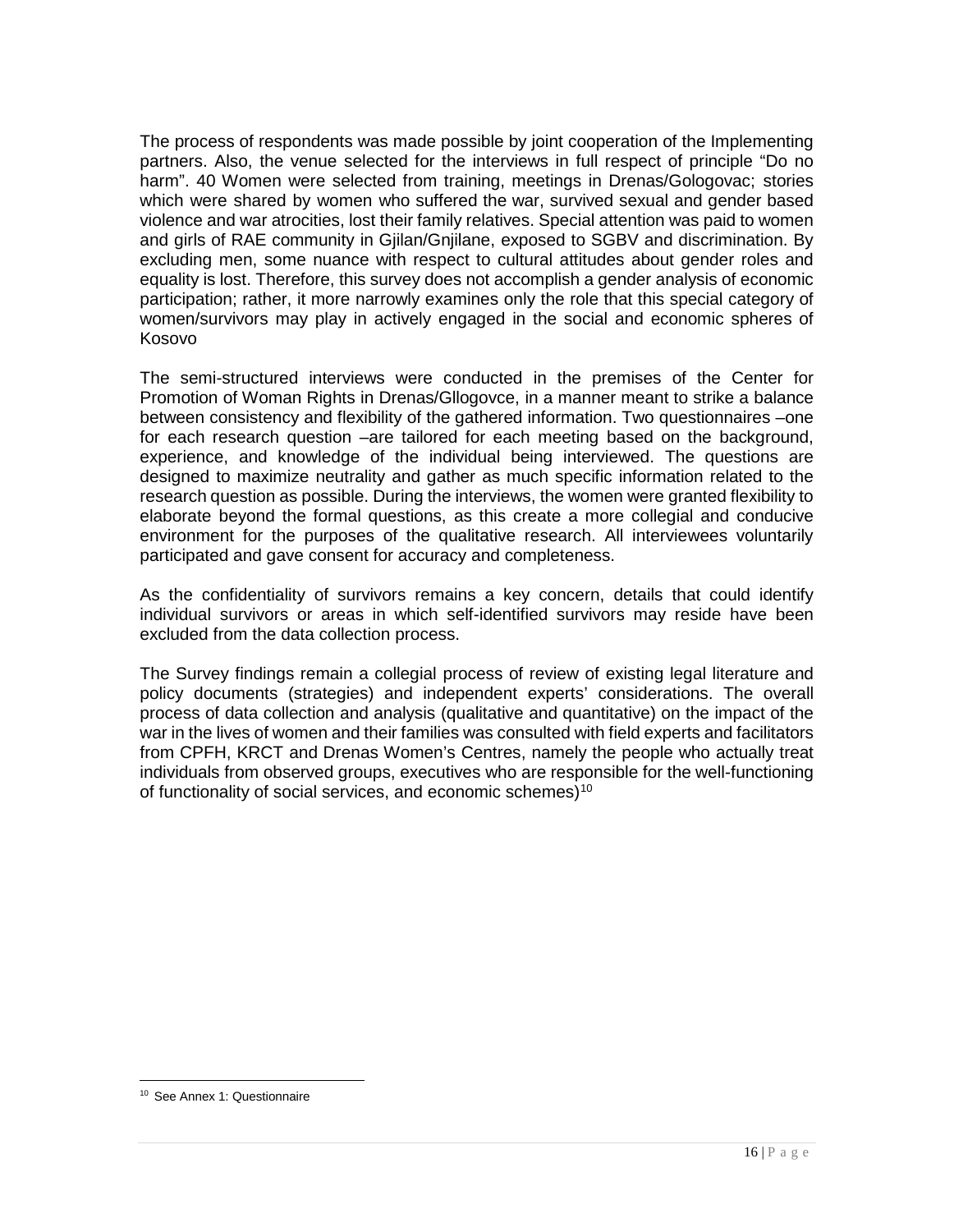## 6. Key Findings and conclusions

#### **6.1 Challenging realities:**

The current realities for women victims of conflict related rapes and sexual violence remain at the limits of desperation:

Data showed that "*all 40 interviewed women report that either they know or they have experienced themselves violence, beatings, loss of family members, loss of their husbands, or rape*". This was striking information coming from a small group of women who either approached the team voluntarily, or participated in various program activities.

Women survivors represented a range of population from 32- 68 years of age, with various problems related to social economic, and civil rights. Many of them suffer psychological symptoms of PTSD, they remain quite, sometimes fearful as if the interviews would break their silent realities.

In the actual contexts, the lack of professional capacities of state institutions to access to justice and rehabilitation (Article 14 of the UN CAT) can be attributed to various identified factors:

- *Silence* of the survivors in the aftermath of the armed conflict, *fear of stigma* combined with *intimidation and threats* are repeatedly raised: all interviews raise the reluctance of survivors/ women, who experiences war crimes and rape in the same place, promising to never tell of what happened to them.
- In the absence of public awareness about gravity of the act, neither the survivors nor the ones closest to them feel safe to challenge the traditional concept of "honor and pride"; and, be able to testify in the future criminal court proceedings.
- The lack of systemic and comprehensive public support services to survivors has negative implications to victims' lives.
- Being crimes happening long time ago, and not properly investigated, have created "imaginary" doors against access to rehabilitation and healing for the victims. Testimonies show the unconditional support that victims provide to each-other during discussions.

#### **6.2 Profiling women survivors of SGBV**

Data from 40 interviewed women showed that there is always a big challenge to profile a women survivor of SGBV. The challenges remain in current lifestyle, family background, education, professional background, wealth in family, etc.

Almost 40 interviewees shared that they were grown up and raised by traditional families, with certain ethical and religious values and principles, where the role of care taker was implanted by generations.

They showed low levels of technical and/or professional skills; but such situation was also comprised of insecurities to employment and property rights.

The interview process identified only 5 women capable to articulate their needs and ask for support against physical and psychological symptoms of anxiety, fear and stigma. One survivor explains that "*I feel like I want to slap my neighbor, when she walks by and doesn't speak a word to me. While we both were raped*". Another survivor shared her state of mind "when watching violent news and happenings, it remains so difficult to overcome it, so I get sick for the next 3 days, experiencing anxiety, headaches, vomiting, etc). Another survivor shared a personal survival strategy that she invented for herself as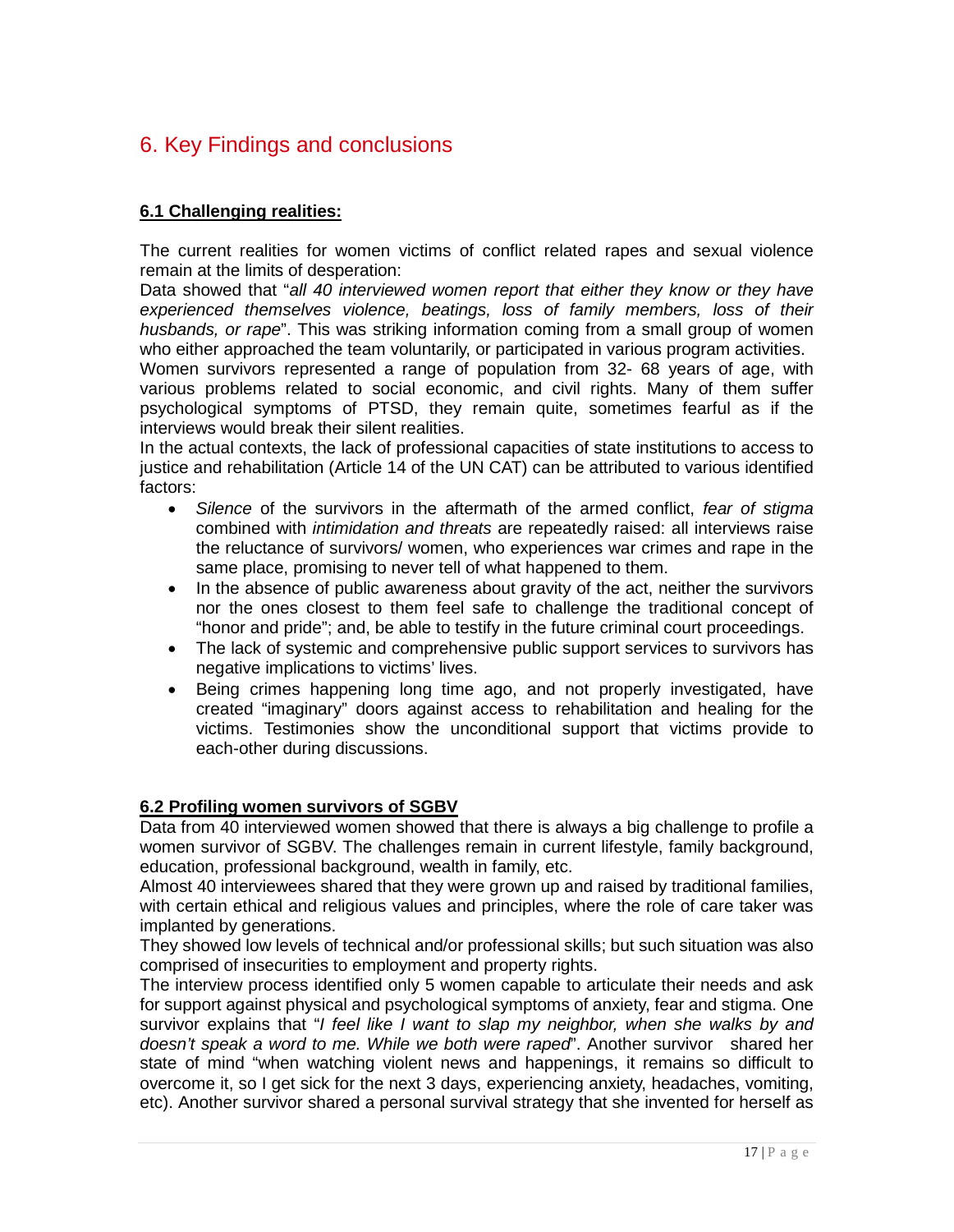"*trying to be positive that I am still alive*", "*self-counseling among women who experienced the same or similar things*".

Other 35 interviewed women remained reluctant towards a potential process of self-identification.

With a marginalized distinct self-identification, women and girls from RAE minorities report extreme poverty, lack of education and lack of acquired skills, disabilities.

As per information provided by (MOCR), and based on the 2011 population census out of 90,178 residents registered in the municipality of Gjilan/Gnjilane, 361 are Kosovo Roma, 15 Kosovo Ashkali and 1 Kosovo Egyptian, however the municipal office for communities and returns (MOCR) estimates that in fact there are over 400 Kosovo Roma community members who reside in Gjilane/Gnjilane town only, particularly in its five urban quarters. Given the low number of Kosovo Ashkali and the Kosovo Egyptian communities living in the municipality, the following assessment will focus on the situation of the Kosovo Roma community mainly, and specifically on situation of women. It was noted that the marginalised position of women of this community derives as a consequence of several complementary social factors: 1) the high rate of unemployment 2) the lack of adequate education 3) lack of vocational education- qualifications 4) socio-economic integration; 5) lack of political will to make affirmative actions in supporting women of this community; 5) and the surrounding general stigma over their status in society.

During interviews with the women, they stated that some of them were engaged in seasonal works performing agriculture and artisanal handcrafts. The poverty remains the main challenge for these women, impeding them from being able to afford civil registration and personal documents which are needed to get any potential employment. Almost all interviewees reported problems related to access to services (healthcare, social, municipal, and public services).

In a long-term and due to different overlapping problems, it is common that respective individuals of these groups often, face challenges of social and economic nature. They are also often discriminated against the access to basic services, deprived from job opportunities due to lack of proper education which consequently make them be dependent of social benefits. On top, cases of child labor, early marriages and early child birth in this community have been reported by different human rights stakeholders and media, but no precise data on those topics are available officially from the MOCR in Gjilan/Gnjilane.

#### **6.3 Documenting the social damages:**

To date, many attempts are made to collect testimonies of conflict related rape on file, along efforts to identify data on war crimes and crimes against humanity in a systemic way. Despite the existing legal framework and various government and non-government mechanism, the need for proper documentation of war crimes and what impact war left remains still not solved.

23 women out of 40 interviewed showed that this was the first time "*they speak about what causes the war*". Despite financial damages (burning houses, expatriations, loss of family economies etc) they reported problems which related to their daily lives and the closed community they live in.

For some of the women the war has changed the communities in terms of lost contacts, individualized and closed families, changes in the relations among family members. For other women, the war has taken every value the family had, they felt abandoned, with no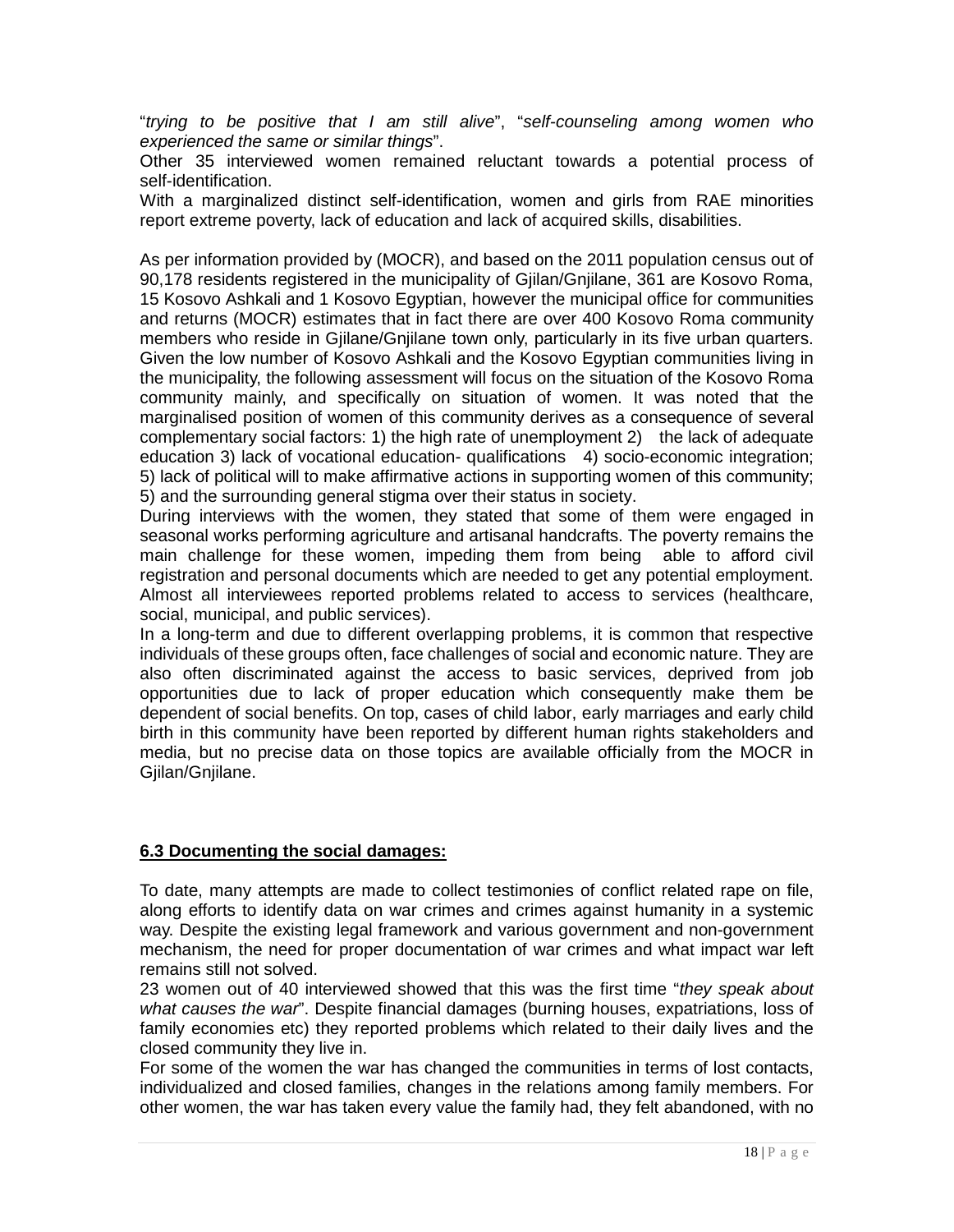employment opportunities, no private economy or no help in the family.

Women report for feelings of shame, mistrust in local authorities, and sometime misinformation about the rights and the status of the SGBV survivors. The stigmatization which is associated with rape and exclusion by their own communities and family members further complicated their status.

Some 31 out of 40 women also expressed concern about how they could explain where the money comes from, or how they could hide the pension from their families. Many feared that it may lead to their identification, further stigmatization, and potential violence. There are numerous social consequences of sexual violence within the family of the victim and larger community: some survivors have been abandoned by their husbands, due to stigma and disgust. One woman explains, *"I told my husband myself what happened and he left me with the children and never showed up again. Now I live on social assistance, I had to move from my place*."

Single unmarried women felt devastated indicating that they were stigmatized not only by prospective husbands, but also by prospective mothers-in-law. One survivor explains, "*Some young women who were raped never succeeded to find a husband*."

In addition, survivors also experience generalized rejection from their families, partners and communities, as well as abuse from their partners or communities. They internalize this stigmatization and abuse by isolating themselves. Also as a result of the stigma, many survivors of sexual violence remain "*closed in their houses…with the trauma still in their head*."

Overall, the lack of information, and the lack of recognition raised serious concerns for many women facing gender-based or domestic violence from their husbands/relatives. Such reality brings out the need for prioritizing crimes against women in transitional justice mechanisms, through addressing their rights to reparation (including the right to individual compensation, health, education and employment); having in mind that the fundamental obligation of such reparation scheme is not so much to return the individual to his or her *status quo ante*, but to recognize the seriousness of the violation of the equal rights of fellow citizens and to commit the government's mechanisms towards respect for those rights.

Though "only few women have had the luck to have support from their families", some families and communities treat survivors better than others. As one survivor indicates, "how people look at women who experienced this violence depends on the mentality. Some see them as criminals and that they should be ashamed. I would like to have TV shows to show people that we are not bad." This point out the need for awareness-raising to fight stigma and prejudice, discrimination and abandonment to conflict-related sexual violence, in particular within the family and community.

#### **6.4Legal and institutional contexts:**

In the context of Kosovo, the existing legal and institutional framework regarding women' rights, empowerment and social inclusion for vulnerable groups remain up-to-date and modern. In compliance with these developments, the amendments and supplement of the Law no. 04/L-172 on amendment and supplementation of the Law no.04/L-054 on the Status and the Rights of the Martyrs, Invalids, Veterans, recognized the status of the civilian victims and personal benefits for the victims of the sexual violence.

Responding to the recommendations of civil society (including organizations providing services and women movements organizations that represent the women survivors), several initiatives and awareness campaigns were initiated by the office of President of Republic, culminating with the establishment of the national Council for the Survivors of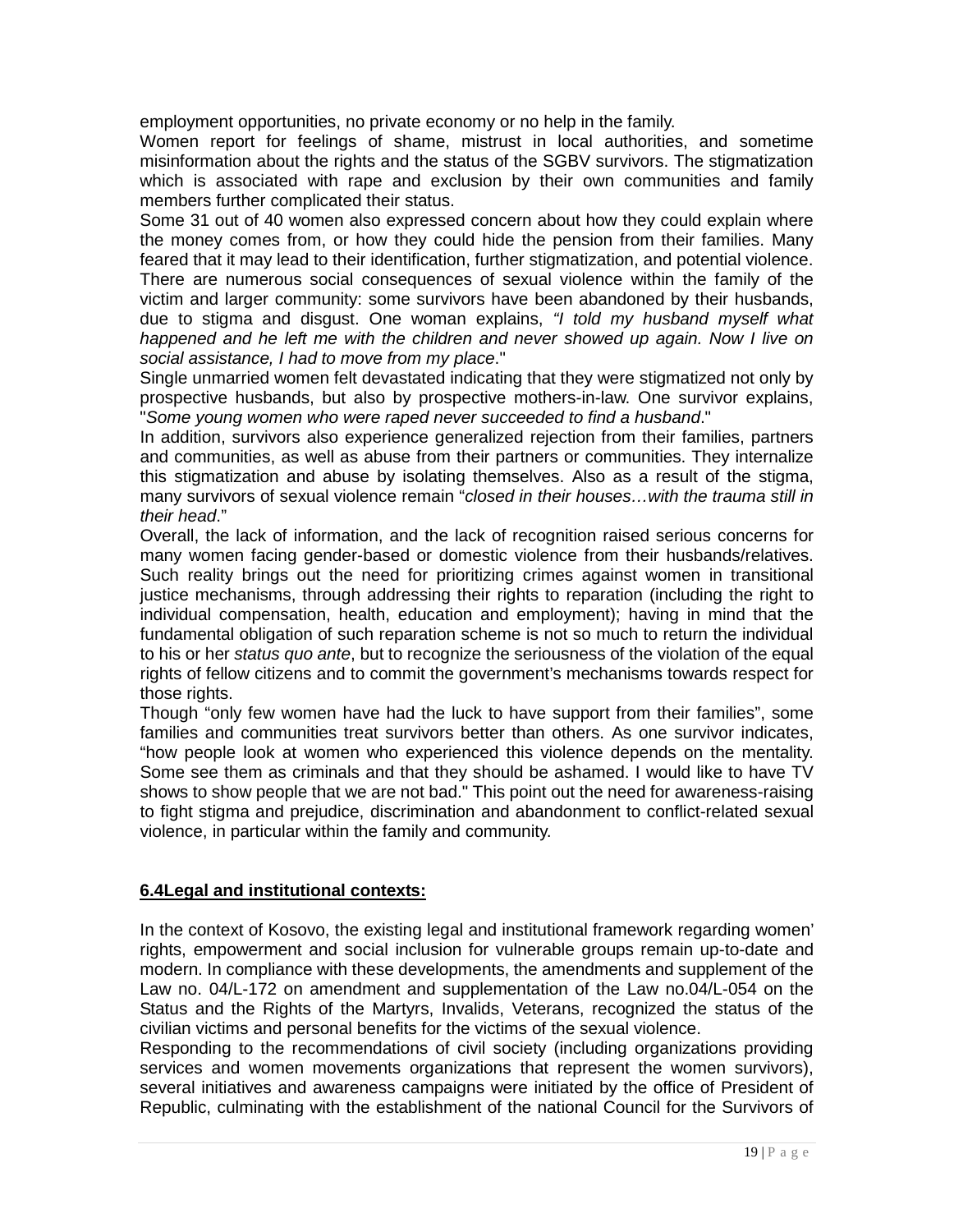Sexual Violence in War, acting as a coordination and support mechanism with regards to status and the rights of victims of sexual violence during the war, access to justice and opportunities for economic empowerment. This process was followed by the development of secondary legislation that provides for a commission to be established that will verify the status and recognize survivors of sexual violence

Despite the existing legal safeguards, the interviewed women find it difficult to access information about the legal framework to provide official verification of being a survivor of conflict-related sexual violence and the processes being undertaken to establish the Commission and benefits.

They find it difficult to follow periodically the information provided by authorities. They also remain at very low profiles regarding the accuracy of information. Such, misinformation about the processes further compounds this challenge and heightens frustrations, and discontent with the government.

When asked about any other program or services dedicated to reparations programs, they do hesitate to comment, apparently due to lack of information about what reparation means for them, but also due to the fact that such rhetoric remain at high policy levels and they do not come with clear strategy and clear impact at the local levels.

#### **6.5 Economic empowerment as response to social exclusion**:

The study analysis and data collected has quantified specific indicators which generate economic empowerment and self-sustainability:

Almost all 40 women who participated in the interviews and meetings shared their desire and willingness to work, mostly dependent by their place of residence (rural/urban).

Most Women shared their willingness to working in handicrafts, farming, beekeeping, tailoring, hairdressing, or food processing. Such support may not empower them to buy new house or open an enterprise/ small business (shop), but it builds the sense of ownership and also group- work (*which was stated as tempting to be lost, or difficult to be maintained*)

All of 40 women shared the need for practical information regarding the economic rights and pensions, regarding the status of the civil war veterans. Some of them knew the process as strictly related to the financial support, where others needed more information about potential support to health, and education for their children.

24 women linked the economic empowerment only to the municipal support to women, through local programs, and training courses for women in order for them to run small family businesses and support their integration and rehabilitation of the women as war survivors.

Neglecting the needs of the survivors of sexual violence during and after war and post war' trauma was also raised as a serious concern, including the absence of adequate services. Inability to access education, training and employment opportunities has negative consequences for survivors and their families. It also has the potential to cross generations, limiting the opportunities and survival of future generations.

Despite self-employment efforts, some women reported that in order for them to maintain income- generation activities, they suffered of the possibilities to sell their products. The need for a local strategy to address local businesses or self-sustainability activities remain a real concern, which calls for the whole social service sector to act and search for solutions.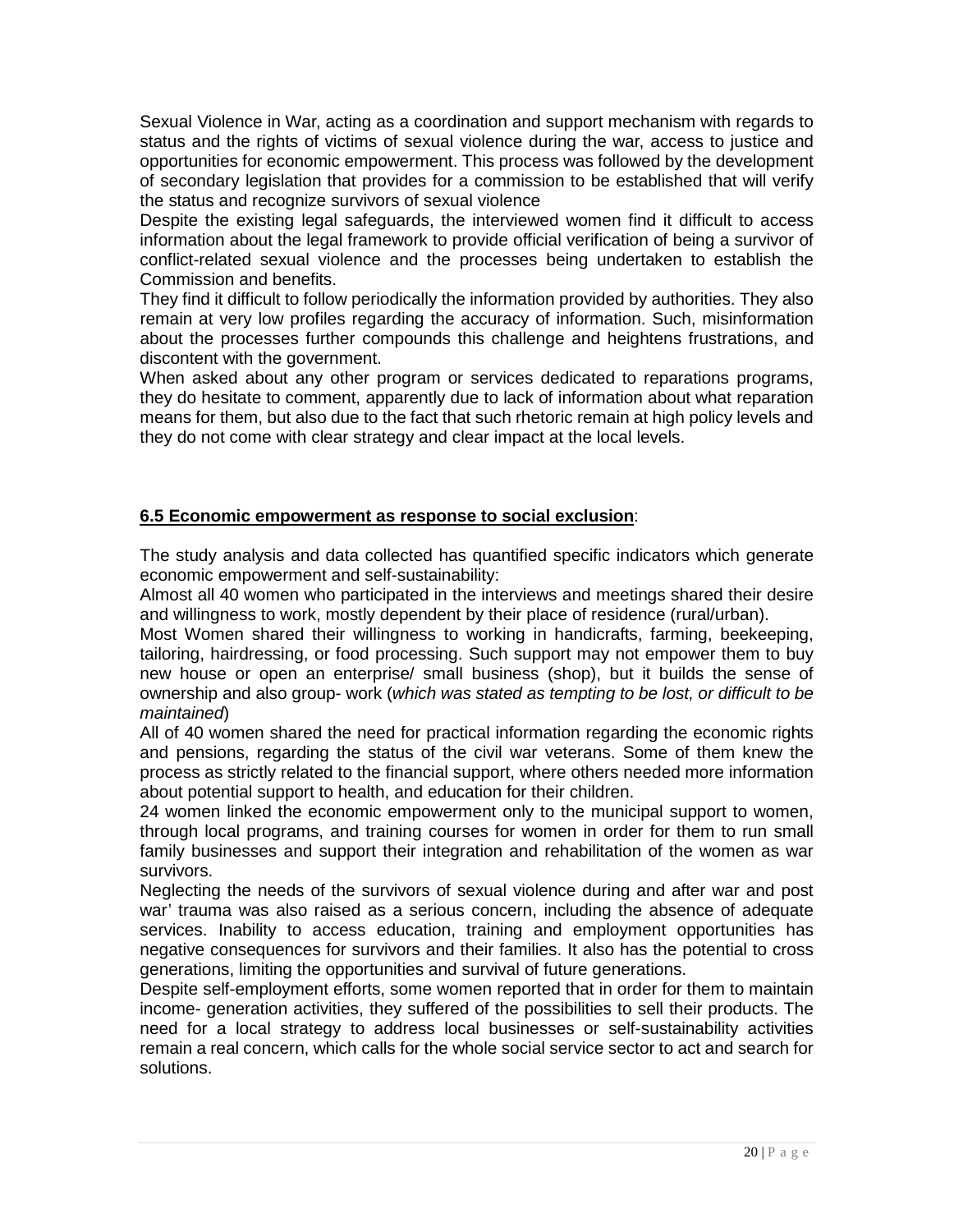#### **6.6 Social economy and role of civil sector as response to crisis of welfare state**

In a concept of self support groups and community engagement, the role of Civil Society actors becomes crucial for advocacy actions and the opportunity to mobilize citizens, and local communities towards direct responses.

This is the case of Kosovo, where organizations may be run as an opportunity in building social capacity (e.g. through employing or training socially disadvantaged groups) and responding to under-met needs (e.g. housing for low-income families, vocational training for women survivors, micro financing for the opportunity of self- employment etc) –in the context and active participation of citizens in the social and economic well-being of local communities.

Such indication comes from all 40 replies from the interviews stating that the needs for local economic regeneration (cooperatives, partnerships) and job creation (self-help projects) may be realized only through the support of municipalities, and local authorities in cooperation with NGOs operating in the field.

The survivors shared that 13 of them had previous training on how to run a small business, tailoring courses, handcrafting courses, yet the difficulties remains in finding the support for the supplies and equipment at the start-up phase and also selling out their products.

17 survivors also complained the lack of employment opportunities for their children. Without employment opportunities for their children, the future security of their families is uncertain. Several participants noted that their children wanted to go abroad as "an escape" from their problems and current situation.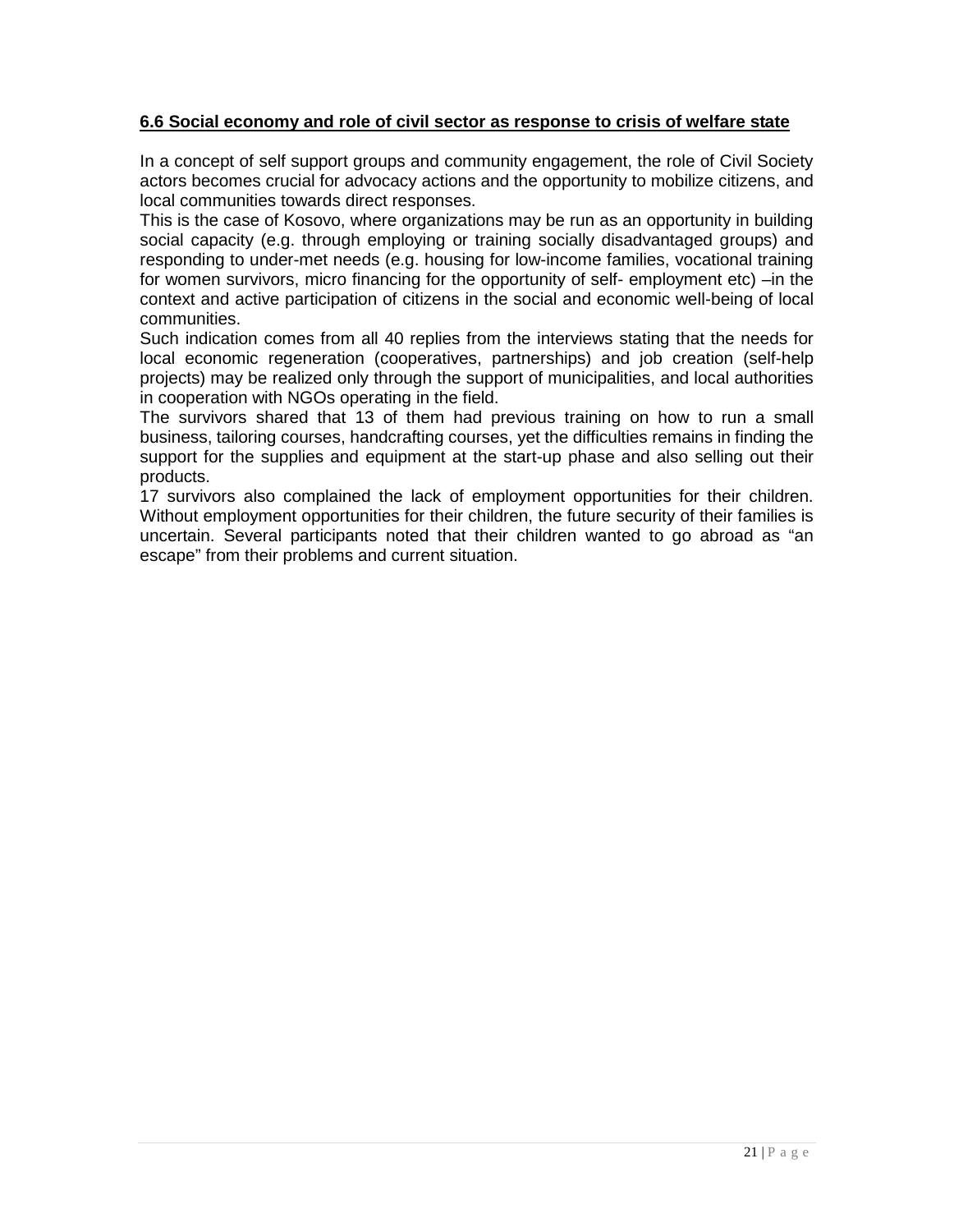#### **Conclusions**

Despite the existing legal framework and various government and non-government mechanism, the need for proper documentation of war crimes and what impact war left remains still not solved.

The current realities for women victims of conflict related rapes and sexual violence remain at the limits of desperation. It is common to individuals from these groups that, due to different overlapping problems, they are often in a long-term, adverse social and economic situation. They are also often discriminated against in the access to basic services, have problems getting employment, are commonly long-term unemployed and remain permanently dependent on social benefits.

The victims represent women who were grown up and raised by traditional families, with certain ethical and religious values and principles, where the role of care taker was implanted by generations. They showed low levels of technical and/or professional skills; but such situation was also comprised of insecurities to employment and property rights. With a marginalized distinct self-identification, women and girls from RAE minorities report extreme poverty, lack of education and lack of acquired skills, disabilities.

The lack of information and the lack of recognition raised serious concerns for many women facing gender-based or domestic violence from their husbands/relatives. This point out the need for awareness-raising to fight stigma and prejudice, discrimination and abandonment to conflict-related sexual violence, in particular within the family and community.

Their poor level of education and technical skills along with cultural and social prejudices have maintained initial isolation and restricted access to economic empowerment. Both target groups remain in highly difficult socio-economic situation and emphasize the need for access to productive inputs, training and employment to compensate them for the material damages and loss of earnings. Within this context, it is therefore crucial to alternate institutional developments with continuous adequate gender-sensitive rehabilitation to survivors as an end, and also as a means to support their access to empowerment and advocacy, education, employment and income.

It also brings out the need for prioritizing crimes against women in transitional justice mechanisms, through addressing their rights to reparation (including the right to individual compensation, health, education and employment); having in mind that the fundamental obligation of such reparation scheme is not so much to return the individual to his or her *status quo ante*, but to recognize the seriousness of the violation of the equal rights of fellow citizens and to commit the government's mechanisms towards respect for those rights.

The lack of systemic and comprehensive public support services to survivors has negative implications to victims' lives. With estimated % of high and underreported cases of SGBV, the victims will continue to be as such if there will be no clear response on the Government commitment to give an end to neglect and discrimination and provide a policy dedicated to women' economic empowerment and social inclusion.

In a concept of self support groups and community engagement, the role of Civil Society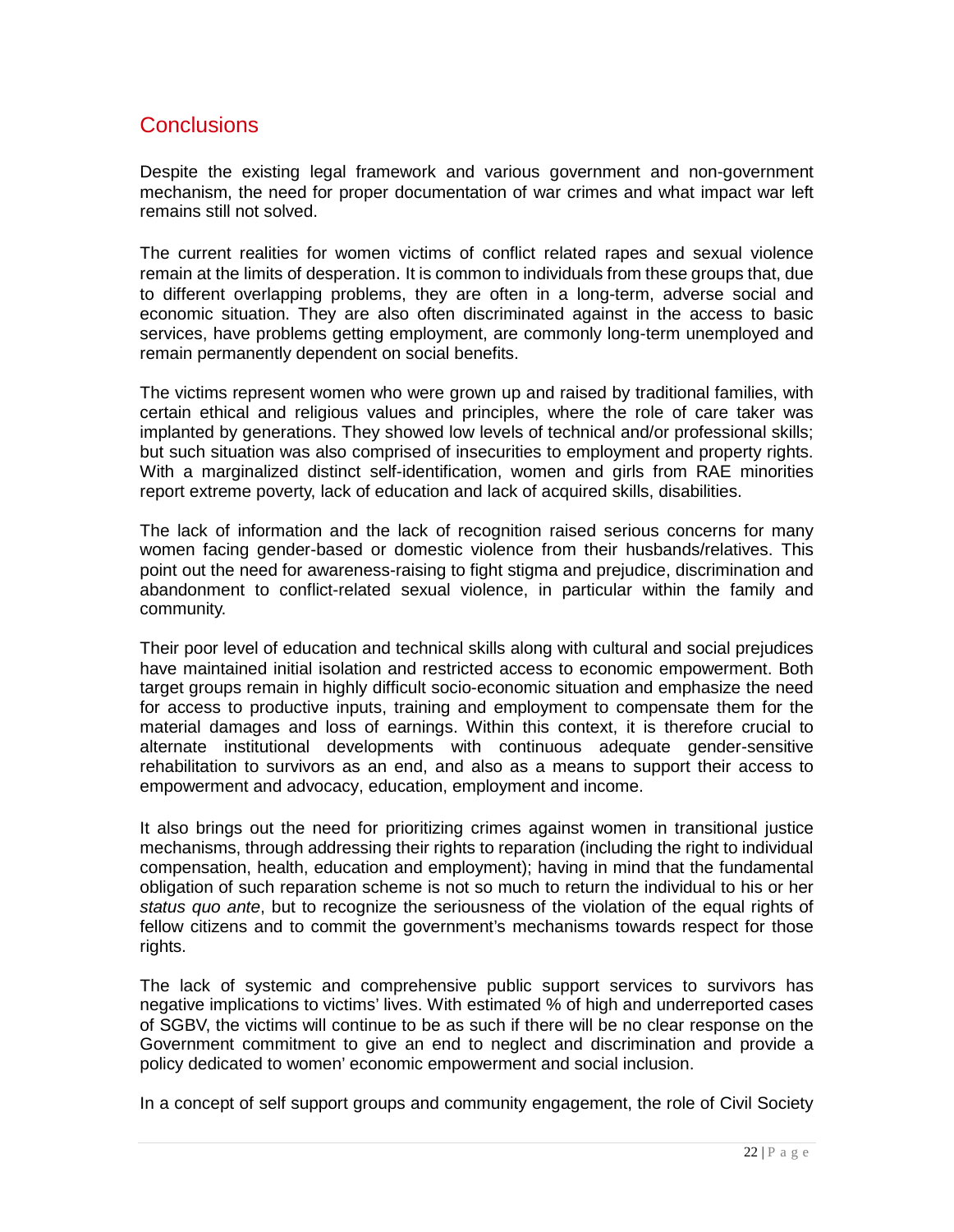actors becomes crucial for advocacy actions and the opportunity to mobilize citizens, and local communities towards direct responses. This is the case of Kosovo, where organizations may be run as an opportunity in building social capacity (e.g. through employing or training socially disadvantaged groups) and responding to under-met needs (e.g. housing for low-income families, vocational training for women survivors, micro financing for the opportunity of self- employment etc) –in the context and active participation of citizens in the social and economic well-being of local communities, demonstrating that the cultural and normative factors impeding women survivors from fully participating economically may be overcome and properly addressed through legislation and crosscutting strategies dedicated to women's economic inclusion and empowerment.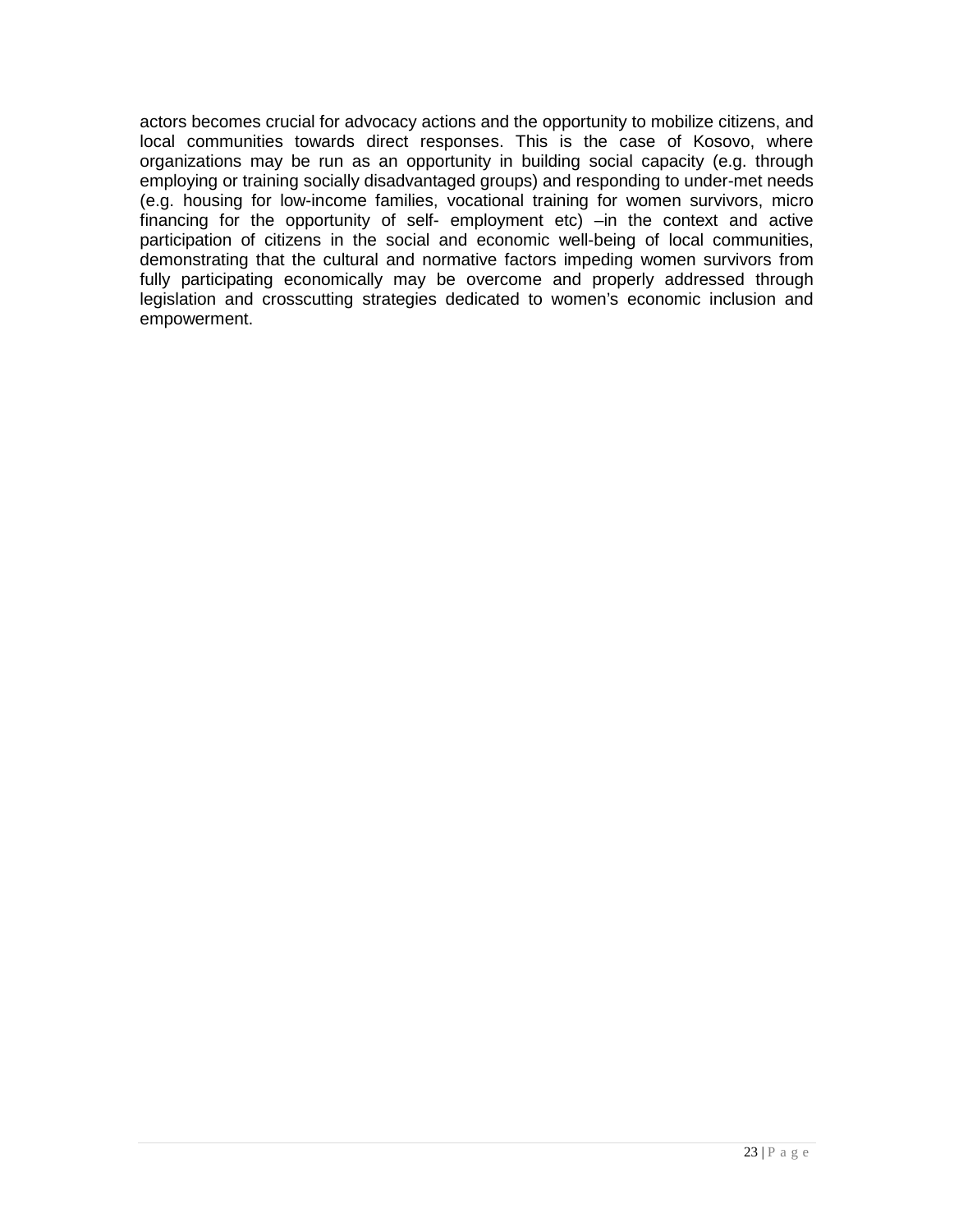### Recommendations:

- Ensure active participation and engagement of survivors in the process of recognition, bearing in mind that victims have rights and not just needs, which should be respected by duty bearers (e.g., by the state, by non-state actors, by the community, by the family and other individuals).
- Guarantee the right to truth and reconciliation for the unidentified victims; reassuring that re-victimization will never happen
- Provide a comprehensive and holistic approach towards their rights to compensation in compliance with "Do not harm" principle
- Empower survivors through prioritizing their autonomy and participation in decision-making processes, and adapt to their evolving capacities
- Provide equal opportunities to education and employment and human rights based approach to policy and decision making process and programming.
- Prioritize the inclusion of survivors in job creation strategies and economic development activities
- Build partnerships and strengthen complementarities between public and private entities with interaction of municipal offices-, namely through MOCR as services need to be delivered to the population at large and to the poor and vulnerable in particular, with gender equity as a common goal. This will lead to a successful partnership will the absorption and implementation of municipal capacity generally
- Increased responsiveness of key municipal stakeholders in compiling a set of identified needs to be carried by the MOCR especially regarding plans on gender responsive budgeting
- Initiation of interaction and cooperation amongst Kosovo Roma women of Gillan municipality and the municipal officials and their respective Institutions, as well as the NGO sector to have mentorship programs from experienced NGOs
- Integration of recently-returned Kosovo Roma families into the larger community plans especially in cooperation with the municipal officer for gender equality and the committee on gender equality
- Initiation of activities to include Roma women in training on small businesses provided by municipal directorate of economy and agriculture as they soon, namely on the 8 March 2017 will launch a strategy on how to support women in business
- Women economic empowerment to be included in the national economic policies level such as employment opportunities and their integration
- Implementation of legislation, to be applied in terms of health, education, rehabilitation, and employment
- To organize awareness rising campaigns in regard to information and recognition of victims rights that are legally binding
- This study to be included at national level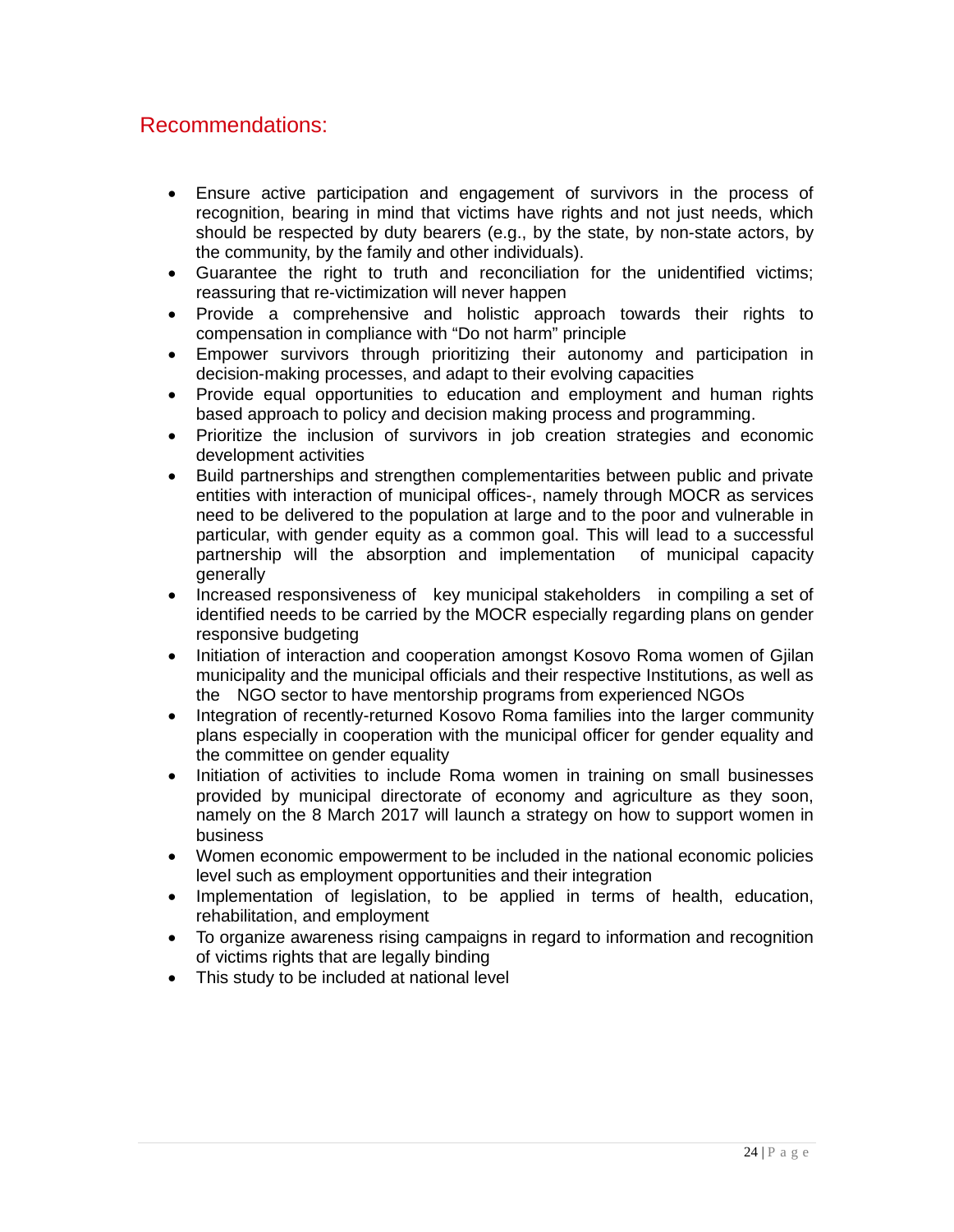#### Acknowledgements

The Implementing Partners express their gratitude to the survivors of war-related sexual violence in Kosovo who shared their stories, information and needs along the program implementation and to the preparation of this study. The study is intended to bring forward their voices and demands for timely and comprehensive solution regarding their possibilities to redress and reparation.

The implementing partners would like to thank the organizations and professionals involved in the production of this study. Special thanks to Erinda Bllaca PhD in International Public Law, the author of the protocols and the study. Appreciation is extended to local institutions, officials, and civil society representatives, particularly the determined women activists of Drenas for their close collaboration and support.

Publication of this survey was made possible through the Engagement for Equality (E4E) Program, financed from United States Agency for International Development – USAID and implemented by Advocacy Training and Resource Center – ATRC.